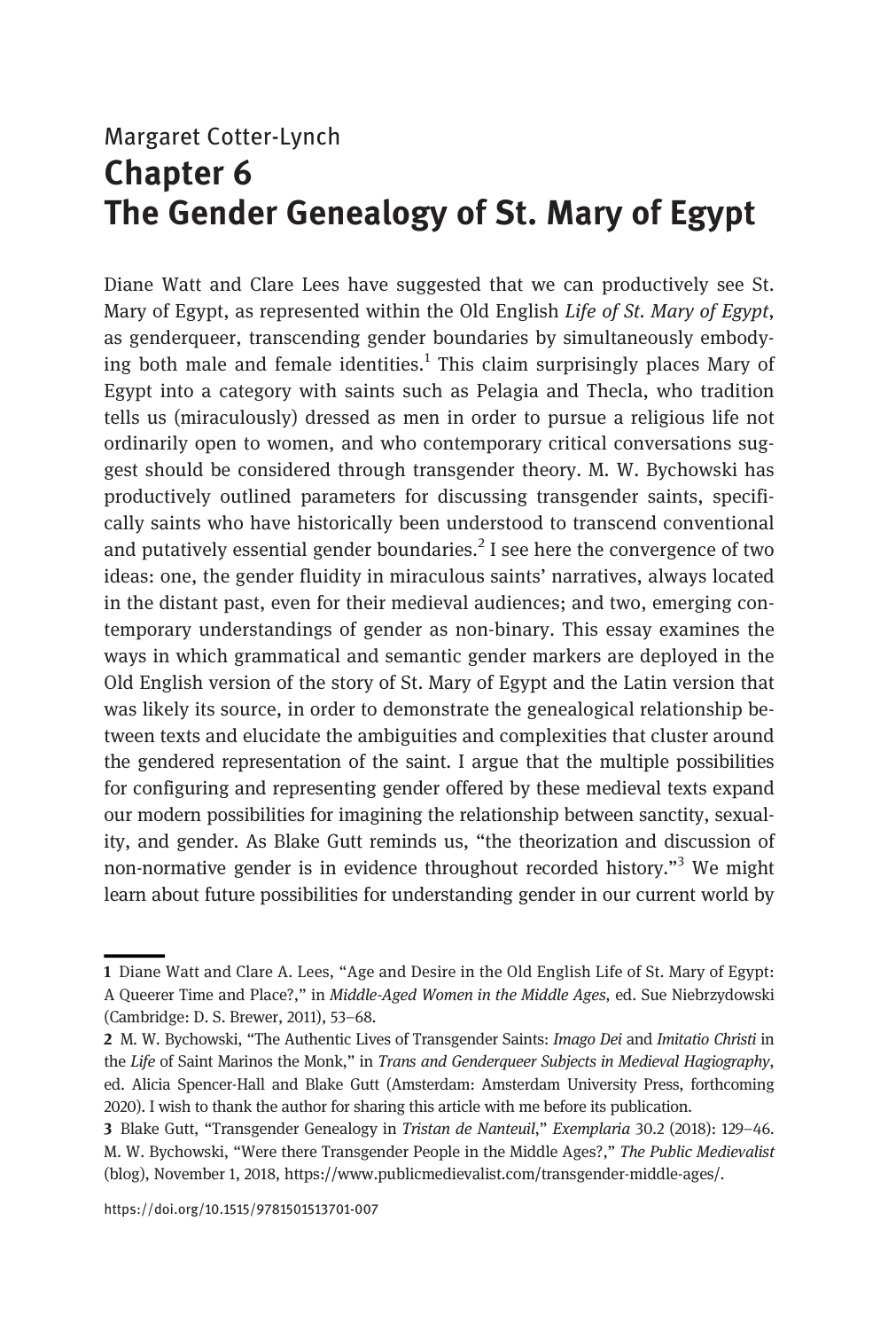reexamining articulations of gender from the past, since, upon reflection, these articulations don't function as we might have been trained to expect.

Mary of Egypt was one of the most popular saints of the medieval period, and her hagiography survives in multiple versions and languages. The Old English Life of St. Mary of Egypt is preserved in three eleventh-century manuscripts, only one of which, Cotton Julius E. vii, is complete (or nearly so, with two small lacunae). This manuscript contains the only extant full version of Aelfric's Lives of the Saints, but modern scholars agree that Mary of Egypt's Life was not translated by Aelfric, nor included by him in his collection, nor, quite likely, approved of by him. The Old English version of Mary's story is based upon a ninth-century Latin version by Paul of Naples, itself a translation of the sixth-century Greek version (controversially) attributed to Sophronius of Jerusalem.<sup>4</sup> A historical person called Mary of Egypt almost certainly did not exist; there is no evidence of a cult, and the vita in all of its versions bears the hallmarks of a compilation of popular hagiographic tropes, rather than an account derived from historical events. Nevertheless, the story of St. Mary of Egypt was quite popular across Europe in the Middle Ages, and it was translated into a number of vernacular languages.<sup>5</sup> The diffusion of her *vita* in various forms and translations thus provides an exemplary case of the ways in which hagiographies were written, rewritten, translated, and adapted to particular needs in particular times and places. In the case of the Latin and Old English texts, we see a subtle transformation in the ways gender is represented, even as the overarching stories are largely similar.

<sup>4</sup> Original Greek in Sophronios, "The Life of Mary of Egypt, the Former Harlot who in Blessed Manner Became an Ascetic in the Desert of the River Jordan," trans. Marie Kouli, in Holy Women of Byzantium: Ten Saints' Lives in English Translation, ed. Alice-Mary Talbot (Washington, DC: Dumbarton Oaks, 1996). For a thorough account of the manuscript tradition for the Old English text, see the introduction to Hugh Magennis, The Old English Life of Saint Mary of Egypt (Exeter: University of Exeter Press, 2002). Magennis's edition includes both the Old English text and the CCLLatin source text. All quotations are taken from Magennis's edition of the Old English and Latin texts; modern English translations, except where noted, are his.

<sup>5</sup> Old and Middle French versions are collected in Peter F. Dembowski, La Vie De Sainte Marie L'égyptienne: Versions en ancien et en Moyen Français (Geneva: Droz, 1977). Latin and Spanish poetic versions can be found translated in Ronald E. Pepin and Hugh Feiss, Saint Mary of Egypt: Three Medieval Lives in Verse (Kalamazoo: Cistercian Publications, 2005). A Portuguese version is discussed in Ana Maria Machado, "Memory, Identity, and Women's Representation in the Portuguese Reception of Vitae Patrum: Winning a Name," in Reading Memory and Identity in the Texts of Medieval European Holy Women, ed. Margaret Cotter-Lynch and Brad Herzog (New York: Palgrave Macmillan, 2012), 135–64.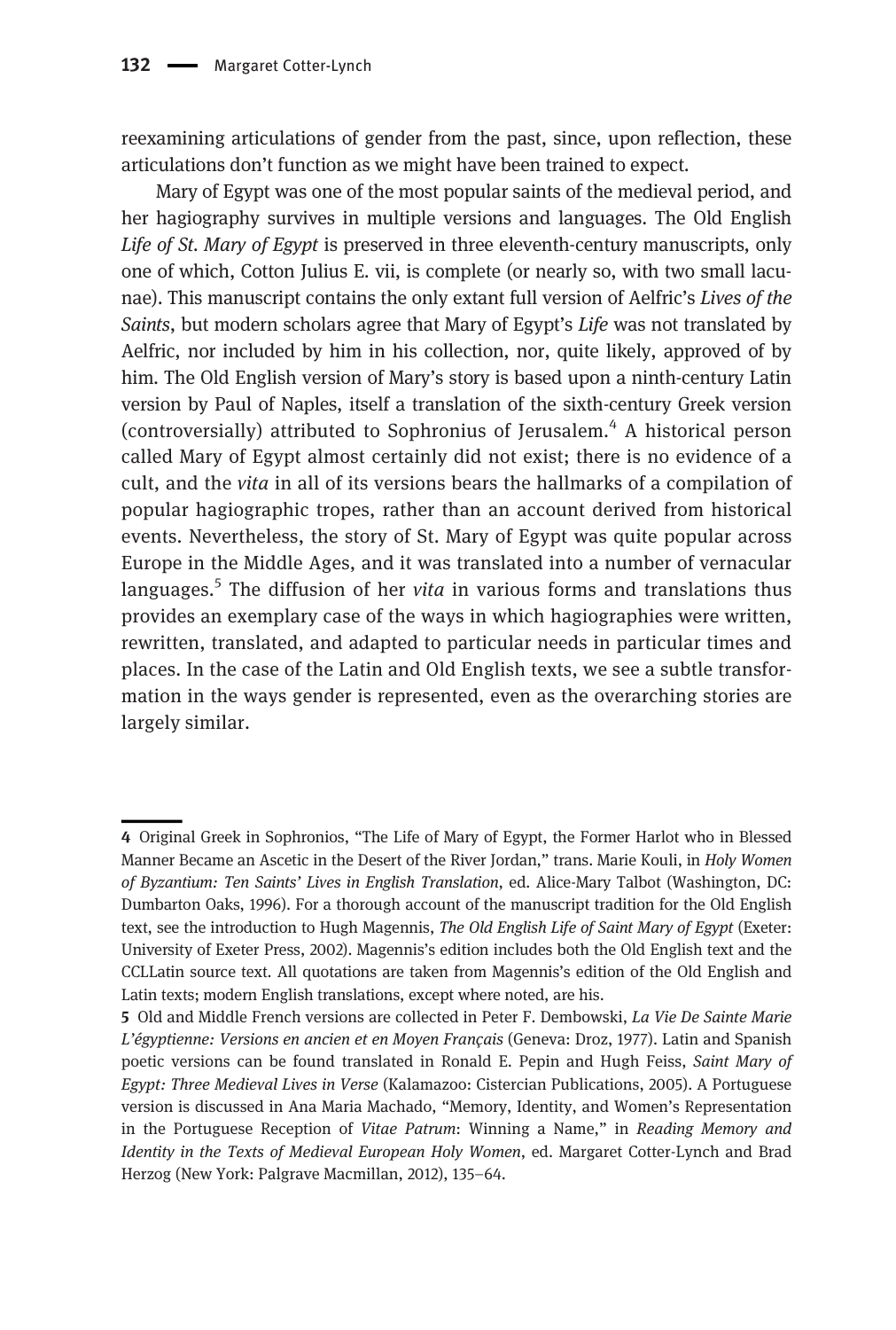The extant Latin version of the vita that most closely resembles the probable source text for the Old English translation is found in the Cotton-Corpus Legendary  $(CCL)$ <sup>6</sup> This collection of saints' lives was likely compiled in late ninth- or early tenth-century Flanders, and made its way to England by the late tenth century, where it apparently enjoyed quite wide popularity and liturgical use. The CCL was the primary source for Aelfric's Lives of the Saints – although, while Mary of Egypt is present in the CCL, her  $Life$  is notably absent from Aelfric's collection. The CCL contains the Latin version of Mary's Life attributed to Paul of Naples, but with perhaps some textual variants from the exact source text for the Old English version.<sup>7</sup> It is ultimately impossible to know, however, from the extant evidence, how much of the variation between the Old English and CCL versions of the hagiography can be attributed to a putative now-lost Latin source-text for the Old English, versus the innovation of the Old English translator. Regardless of exact source, however, it is useful to note the clear differences in the designation of gender in the extant Latin and Old English texts. As my argument will show, some of these variations, I believe, are intrinsic in the different possibilities for gendered representation in the two languages, and therefore likely point toward differences between the Old English and original Latin source-texts.

Part of this adaptation between languages, then, also involves the refiguration of gender: where it is designated, where it is not, in what ways, and why. In the extant ninth- and tenth-century versions of her vita, the gender and sexuality of St. Mary of Egypt are continuously refigured in ways that challenge modern binary categorizations. Gender simultaneity – the simultaneous embodiment of both male and female characteristics and identities – provides a useful framework for considering the distinctions made around sexuality, gender, and embodiment as represented in the Latin and Old English stories. In addition, examining the figuration of gender in these texts also helps to elucidate the relationships between the texts themselves, telling us something of textual as well as gender genealogies.

To clarify what I mean when I call Mary of Egypt genderqueer, and how that is situated in relationship to a variety of ways of talking about gender in both the medieval and modern worlds, I will start with some distinctions. I am not referring to the concept of teleological gender change between binary poles, as when

<sup>6</sup> Magennis, Life of Saint Mary, 13, 30–35.

<sup>7</sup> As Magennis notes, "What is striking about the evidence of the Old English version is that where it contrasts with existing copies of C-C, or indeed with C, it generally preserves what must have been original readings." Magennis, Life of Saint Mary, 35.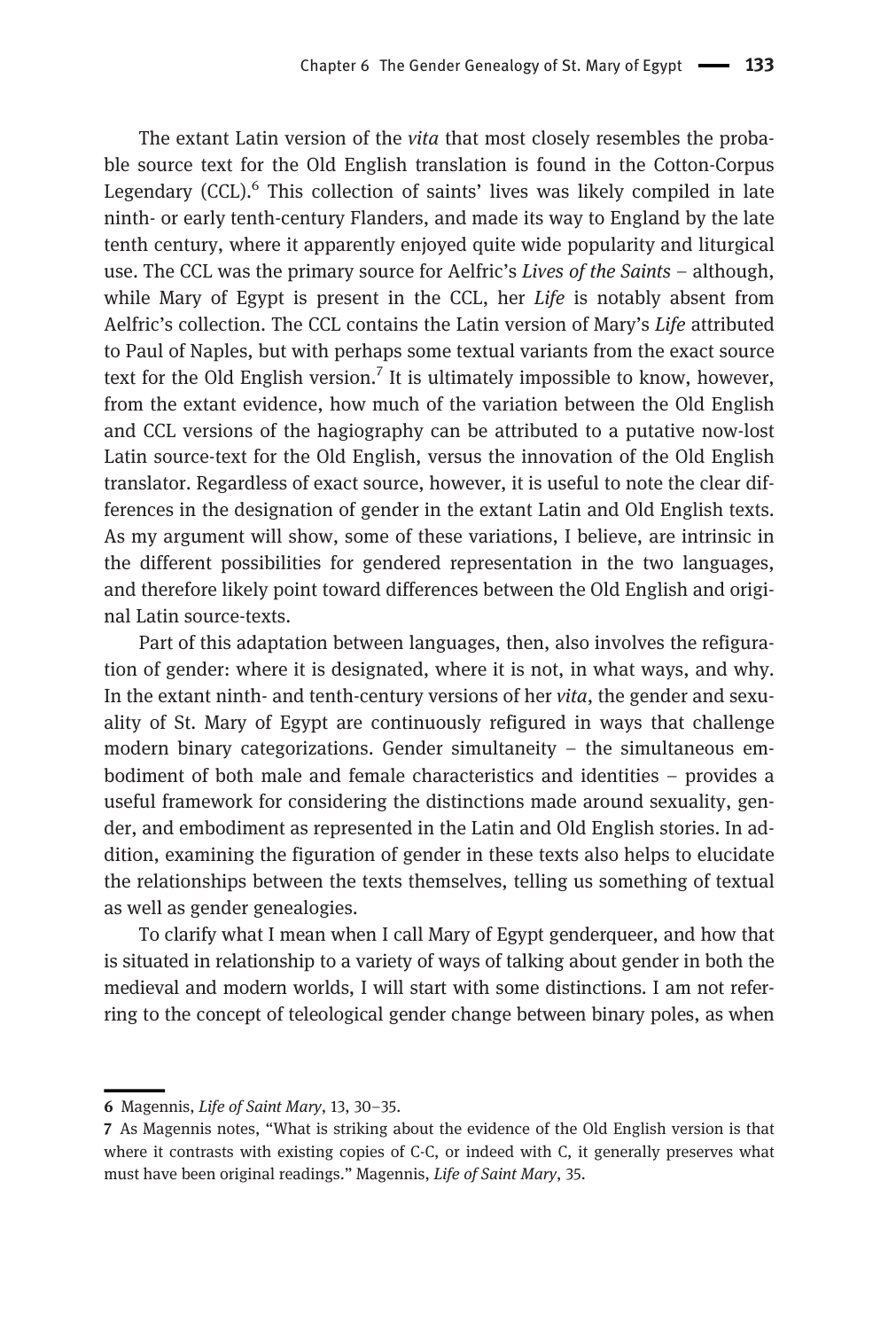particularly holy women are referred to as "becoming male."<sup>8</sup> Nor, indeed, am I talking about genderlessness, as when Joyce Salisbury calls St. Pelagia "an asexual eunuch for Christ."<sup>9</sup> I also make a distinction between Mary's version of genderqueer and what many have termed the ecclesiastical "third gender," defined by chastity for both sexes.<sup>10</sup> Rather, I posit a reformulation and recombination of traditional gender categories, not toward teleological gender transformation, or eradication, but rather a syncretic conceptualization of gender that embraces simultaneity. I am not claiming that Mary ceases to be female and becomes male – thus switching positions in a still-intact binary hierarchical sex/gender system – but rather positing a both–and position that calls into question the very categories of male and female, mixing them up without eradicating genderedness. Mary of Egypt's status as genderqueer is thus in close conversation with Jack Halberstam's assertion that we understand trans\* in the inclusive sense, "organized around but not confined to forms of gender variance."<sup>11</sup> Mary is, I argue, simultaneously male and female, and as such instantiates an apophasis of gender, in which the truth of God, beyond all human understanding, incorporates a reconceptualization of gender categories beyond what we can know in this world.

Catherine Keller's apophatic conception of gender, as traced through reference to later medieval mystical texts, is useful here in explaining Mary's status as genderqueer. Keller posits that the innate unspeakability of God – the inability, that is, of human language or understanding to fully encompass God in any form, including the incarnation of Christ – means that every human expression of gender, being simultaneously incarnate and spoken, is itself incomplete in its expression of the divine. Gender as we understand and express it is a human and bodily category, and thus necessarily insufficient, in theological terms.

<sup>8</sup> The scholarly literature on this common patristic trope is vast. See, for instance, L. Stephanie Cobb, Dying to Be Men: Gender and Language in Early Christian Martyr Texts (New York: Columbia University Press, 2008); Kerstin Aspegren, The Male Woman: A Feminine Ideal in the Early Church (Stockholm: Almquist & Wiksell, 1990); Barbara Newman, From Virile Woman to Womanchrist: Studies in Medieval Religion and Literature (Philadelphia: University of Pennsylvania Press, 1995); Jane Tibbetts Schulenburg, Forgetful of Their Sex: Female Sanctity and Society, Ca. 500-1100 (Chicago: University of Chicago Press, 1998).

<sup>9</sup> Joyce E. Salisbury, Church Fathers, Independent Virgins (London and New York: Verso, 1992), 103.

<sup>10</sup> Jo Ann McNamara, "Chastity as a Third Gender in the History and Hagiography of Gregory of Tours," in The World of Gregory of Tours, ed. Kathleen Mitchell and Ian Wood (Leiden: Brill, 2002), 199–209.

<sup>11</sup> Jack Halberstam, Trans\*: A Quick and Quirky Account of Gender Variability (Oakland: University of California Press, 2018), 4.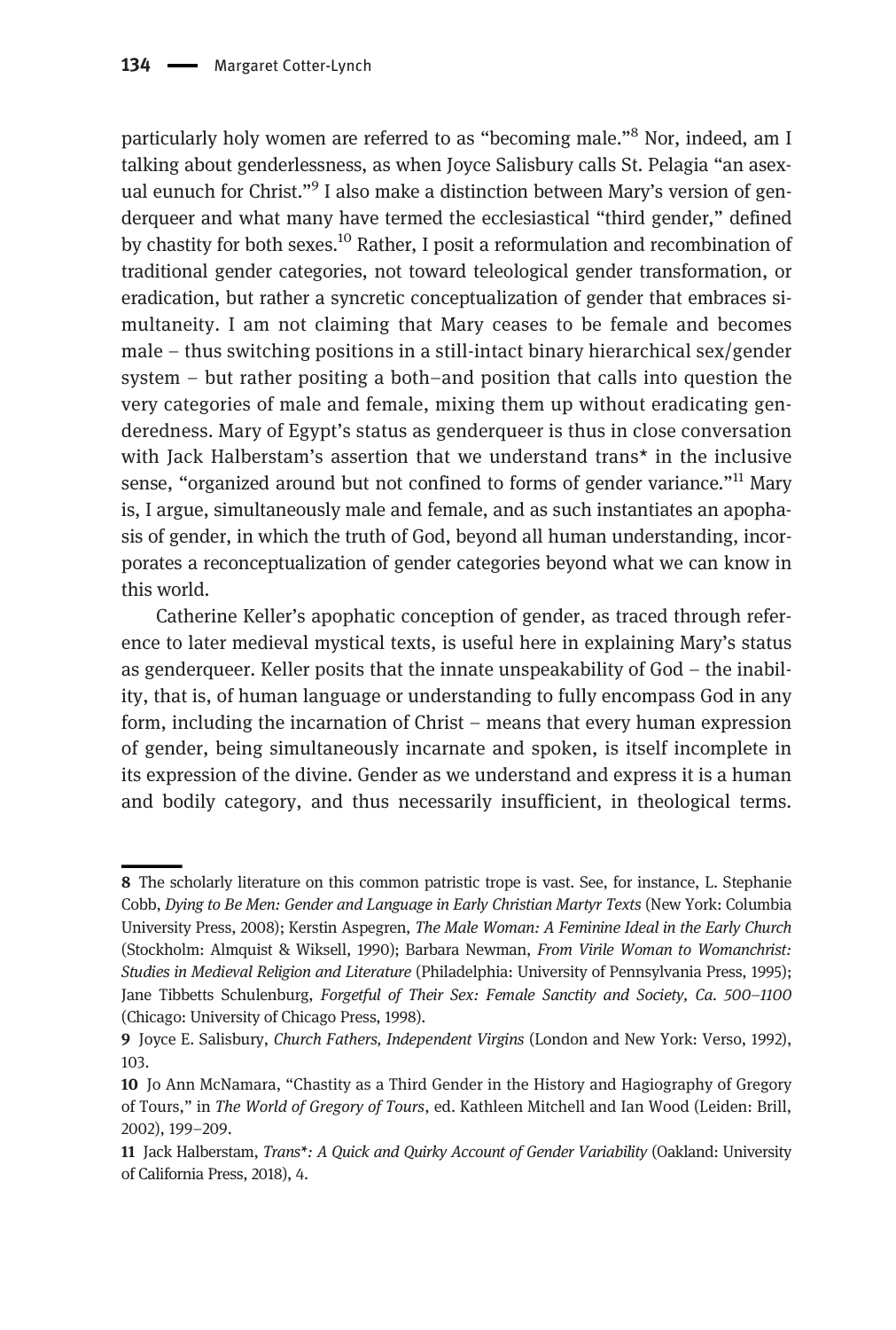Therefore, she claims, "What is at stake is ultimately irreducible to the shape of gender or to the rights of those gendered or ungendered or transgendered in one way or another. And yet in all of those contours of embodiment, all those carnalities in which the incarnation lives in the body of Christ, we have walked the edge of the unspeakable."<sup>12</sup> Similarly, Brian McGrath Davis claims, "Translated for a specific analysis of gender, I am suggesting that an apophatic sensibility shows us that we must always be recreating what we mean by gender, always theoretically and practically working to undo the genders we perform, never accepting any form of bodily signification as either accurate or complete. $13$  Mary of Egypt's gender, then, as expressed in the Old English vita, might be read as indicative of a theology of gender that undermines any number of established binaries. As Victoria Blud writes in her introduction to a book that includes discussion of the Old English Life of Saint Mary of Egypt, "The unspeakable is a mode that queers the apophatic, the divine and transcendent, that recalls and even foregrounds their relation to the flesh."<sup>14</sup> Queerness, in its essence, is about moving beyond binary systems. Thus, as we will see with the Old English Life of St. Mary of Egypt, the undoing of gender is intimately connected to the undoing of a network of distinctions and hierarchies, among them whore/saint, age/ youth, religious/lay, now/then. As Jack Halberstam has explored, the ways in which human conceptions of time have historically been constructed around reproduction and generations mean that queerness also disrupts linear temporality.<sup>15</sup> This, too, is evident in Mary's *Life*, as cyclical liturgical time and linear chronological time, linked to human capability (for instance, the time it takes Zosimas, as opposed to Mary, to walk a physical distance) are likewise repeatedly disrupted.

<sup>12</sup> Catherine Keller, "The Apophasis of Gender: A Fourfold Unsaying of Feminist Theology," Journal of the American Academy of Religion 76.4 (2008): 905–33 at 912.

<sup>13</sup> Brian McGrath Davis, "Apophatic Theology and Masculinities," CrossCurrents 61.4 (2011): 502–14 at 511.

<sup>14</sup> Victoria Blud, The Unspeakable, Gender, and Sexuality in Medieval Literature, 1000–1400 (Cambridge: D. S. Brewer, 2017), 11. For a discussion of the relationship between the apophatic and "transsexual" bodies, see Sigridur Gudmarsdottir, "Feminist Theology and the Sensible Unsaying of Mysticism," in Apophatic Bodies: Negative Theology, Incarnation, and Relationality, ed. Chris Boesel and Catherine Keller (New York: Fordham University Press, 2009), 273–85.

<sup>15</sup> Jack Halberstam, In a Queer Time and Place: Transgender Bodies, Subcultural Lives (New York: New York University Press, 2005). For an application of these ideas to specifically medieval examples, see Blake Gutt, "Transgender Genealogy." The relationship between transgender and history/chronology is also explored in TSQ: Transgender Studies Quarterly special issue on Trans\*historicities, ed. Leah DeVun and Zeb Tortorici. 5.4 (November, 2018).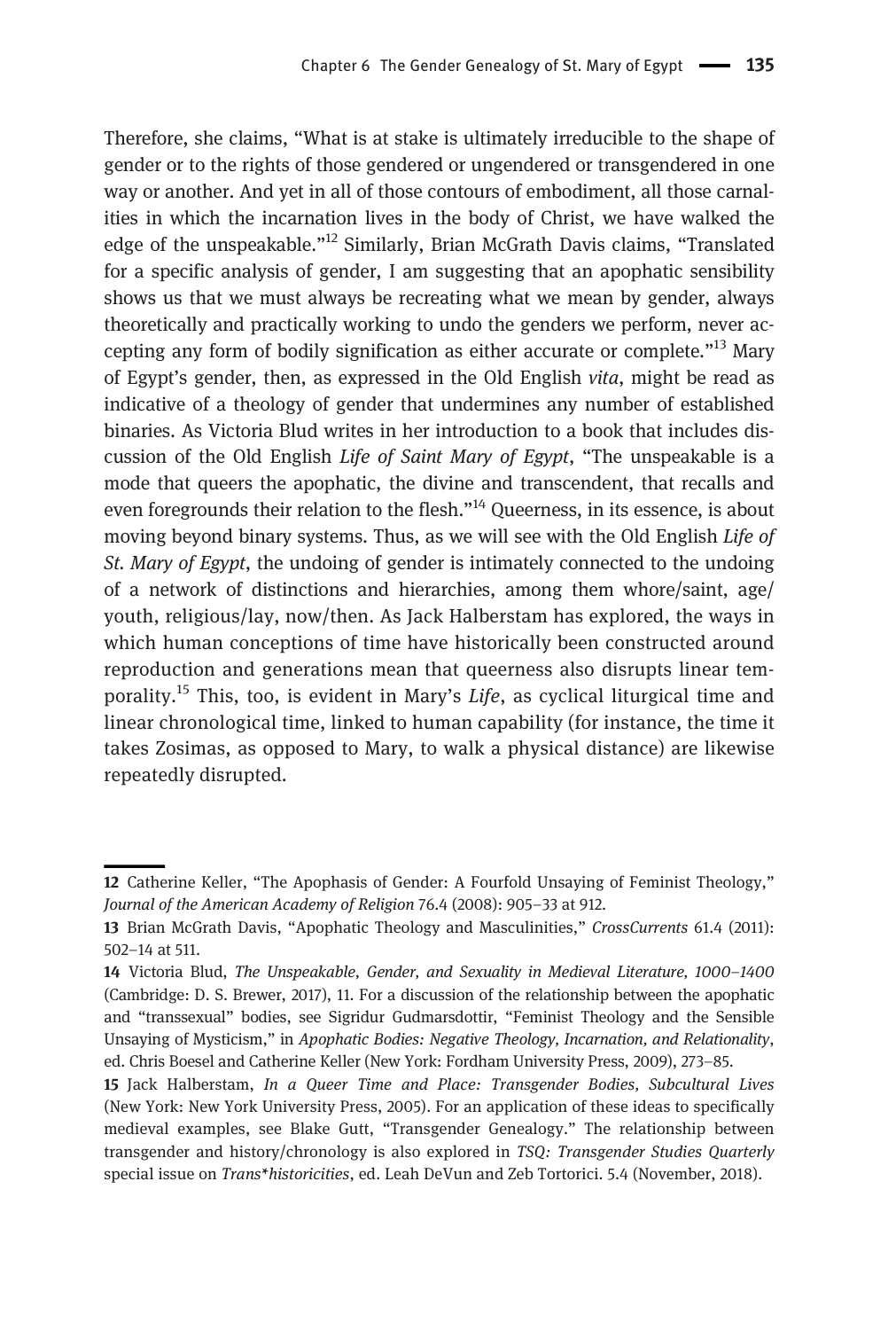I am far from the first to consider Mary of Egypt's story from the perspective of gender.16 I will therefore limit my intervention here to a consideration of how and why we might consider Mary of Egypt as genderqueer, and what it might tell us not only about Mary but also about gender and queerness, to think about the story in this way. To accomplish this, we will compare the representation of Mary's gender identity in the Old English version of the text and the ninthcentury Latin version believed to be its source. In so doing, I draw a distinction between the representation of Mary's sexuality (central to discussions of her as a "holy harlot") and her gender, which is variously figured as ambiguous, problematic, and/or irrelevant in Zosimas's interactions with her. I perceive four different possibilities for the gendered representation of Mary's transformation over her years in the desert: her aged body, as encountered by Zosimas, can be figured as gendered female, gendered male, genderless, or genderqueer. Thinking through early medieval figurations of these categories can then shed light on future possibilities for our modern notions of sexuality and gender.

In both the Latin and Old English versions of Mary's vita, the outline of the story is as follows: Zosimas, an exemplary monk who has been cloistered since boyhood, goes into the desert for forty days in observance of a Lenten ritual. While there, he encounters a figure of indeterminate gender, who turns out to be St. Mary of Egypt. After repeated urging by Zosimas, Mary recounts her story of sin and repentance. At the age of twelve, she tells us, she ran away from her family to Alexandria, where she lived for seventeen years as what Ana Maria Machado has called "an insatiable instrument of public debauchery."<sup>17</sup> The Old English version of her life specifies that she was even worse than a prostitute, since

Ne forleas ic na minne fæmnhad for æniges mannes gyfum oþþe ic witodlice ahtes onfenge fram ænigum þe me aht gyfan woldon, ac ic wæs swiðe onæled mid þære hatheortnysse þæs synlustes, þæt ic gewilnode butan ceape þæt hi me þe mænigfealdlicor to geurnon, to þy þæt ic þe eð mihte gefyllan þa scyldfullan gewilnunga mines forligeres.

Nor did I lose my maidenhood at all in exchange for gifts from anyone or in fact that I might receive anything from any people who wished to give me anything,

<sup>16</sup> Lynda L. Coon, Sacred Fictions: Holy Women and Hagiography in Late Antiquity (Philadelphia: University of Pennsylvania Press, 1997); Benedicta Ward, Harlots of the Desert: A Study of Repentance in Early Monastic Sources, vol. 106, (Kalamazoo: Cistercian Publications, 1987); Paticia Cox Miller, "Is There a Harlot in This Text? Hagiography and the Grotesque," Journal of Medieval and Early Modern Studies 33.3 (2003): 419–35; Virginia Burrus, The Sex Lives of Saints: An Erotics of Ancient Hagiography, ed. Daniel Boyarin, Virginia Burrus, Charlotte Fonrobert, and Robert Gregg (Philadelphia: University of Pennsylvania Press, 2004); Robin Norris, "Vitas Matrum: Mary of Egypt as Female Confessor," Old English Newletter Subsidia 33 (2005): 79–109. 17 Machado, "Memory, Identity," 155.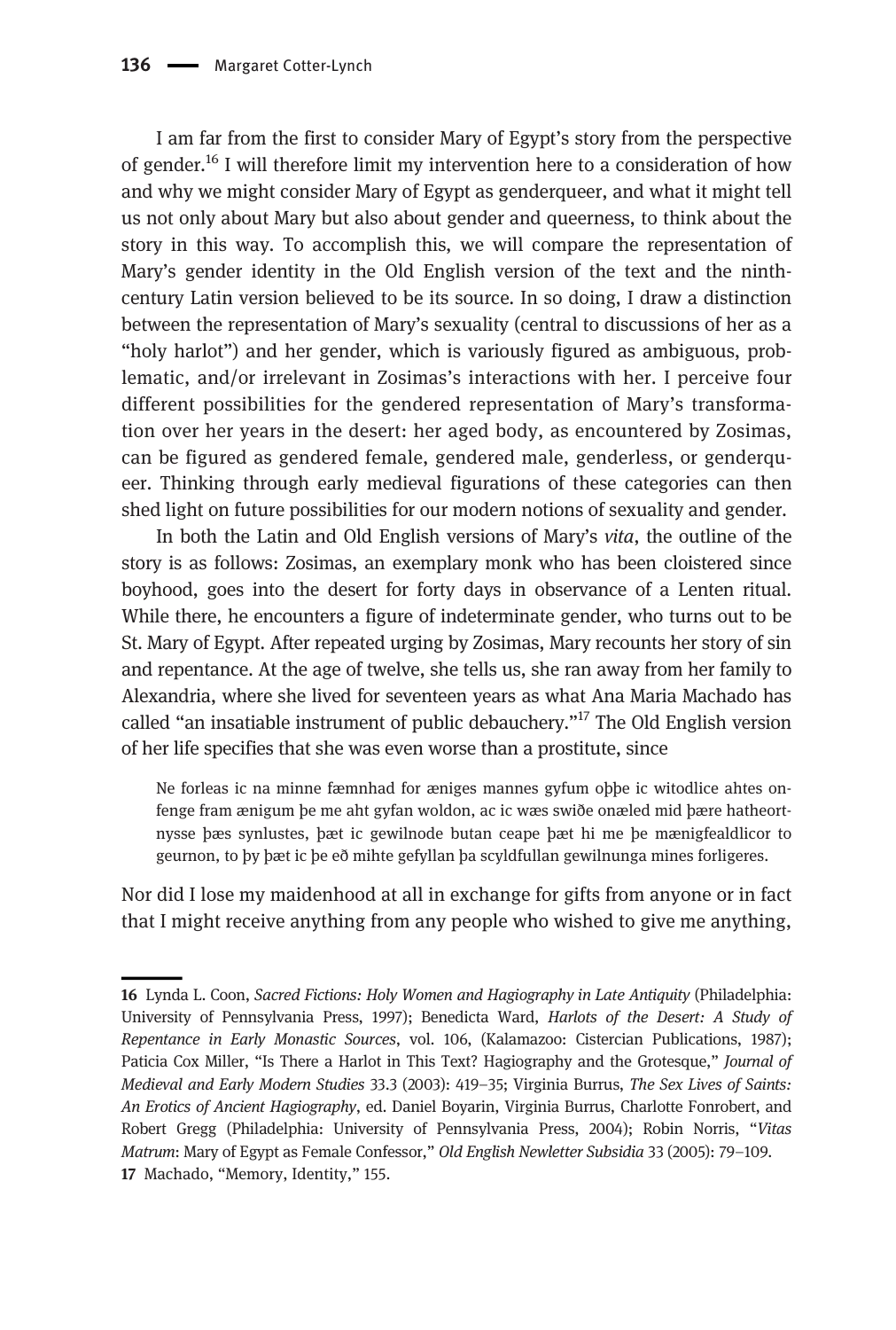but I was very much on fire with the passion of desire for sin, so that I desired that they might rush to me the more numerously without payment, my purpose being to satisfy the more easily the disgraceful desires of my sexual depravity.<sup>18</sup>

After describing at length the debaucheries that occupied her teens and twenties, Mary tells us that she traded sexual favors for passage to Jerusalem on a ship of pilgrims – motivated by curiosity and a desire for adventure, rather than piety. Once in the Holy Land, Mary attempts to follow the pilgrims to church for the celebration of the exaltation of the cross, but miraculously encounters an invisible barrier to her entrance. She then, in the courtyard, earnestly prays, is overcome by divine revelation of her sin, and finds an image of the Virgin Mary, to whom she prays. Mary of Egypt is thereby converted – without human intervention – and promises to live out her life in penance. She enters the church, prays before the holy cross, and later baptizes herself in the Jordan before receiving communion in the church of St. John the Baptist. She then crosses the Jordan and begins her solitary sojourn in the desert, where she is miraculously sustained by God for the intervening forty-seven years before meeting Zosimas.

After recounting this story to Zosimas, Mary asks that he return to her in a year, and at that time administer the Eucharist to her (a sacrament which she had theretofore only experienced once). He obliges, and when he returns the next year he observes her walking on water to cross the Jordan to meet him. Another year passes, and this time Zosimas finds Mary's dead body, neatly arranged, with a note in the sand explaining that she had died one hour after their previous meeting. He then buries her with the aid of a tame lion, who miraculously appears.

Perhaps the key moment for the consideration of Mary's gender in the Old English and Latin texts comes when Zosimas first perceives the figure of Mary of Egypt in the desert. Both the Latin and Old English texts imbue this moment with gender ambiguity, but in slightly different ways. In Paul's Latin text, we are told that Zosimas sees "umbram quasi humani corporis apparentem"; Magennis translates this as "a shadow appearing of what seemed to be a human body."<sup>19</sup> A close examination of the Latin grammar here demonstrates the gendered indeterminacy of this formulation. More literally, in Latin Zosimas says that he sees "an appearing shadow as if of a body of a human." Both "humani" and "corporis" are in the genitive case. Grammatical gender in Latin takes three possible forms: masculine, feminine, and neuter. As a noun, "corpus, corporis" is gendered masculine, regardless

<sup>18</sup> Magennis, Life of Saint Mary, 82-83.

<sup>19</sup> Magennis, Life of Saint Mary, 157; chapter 7 of Paul's text.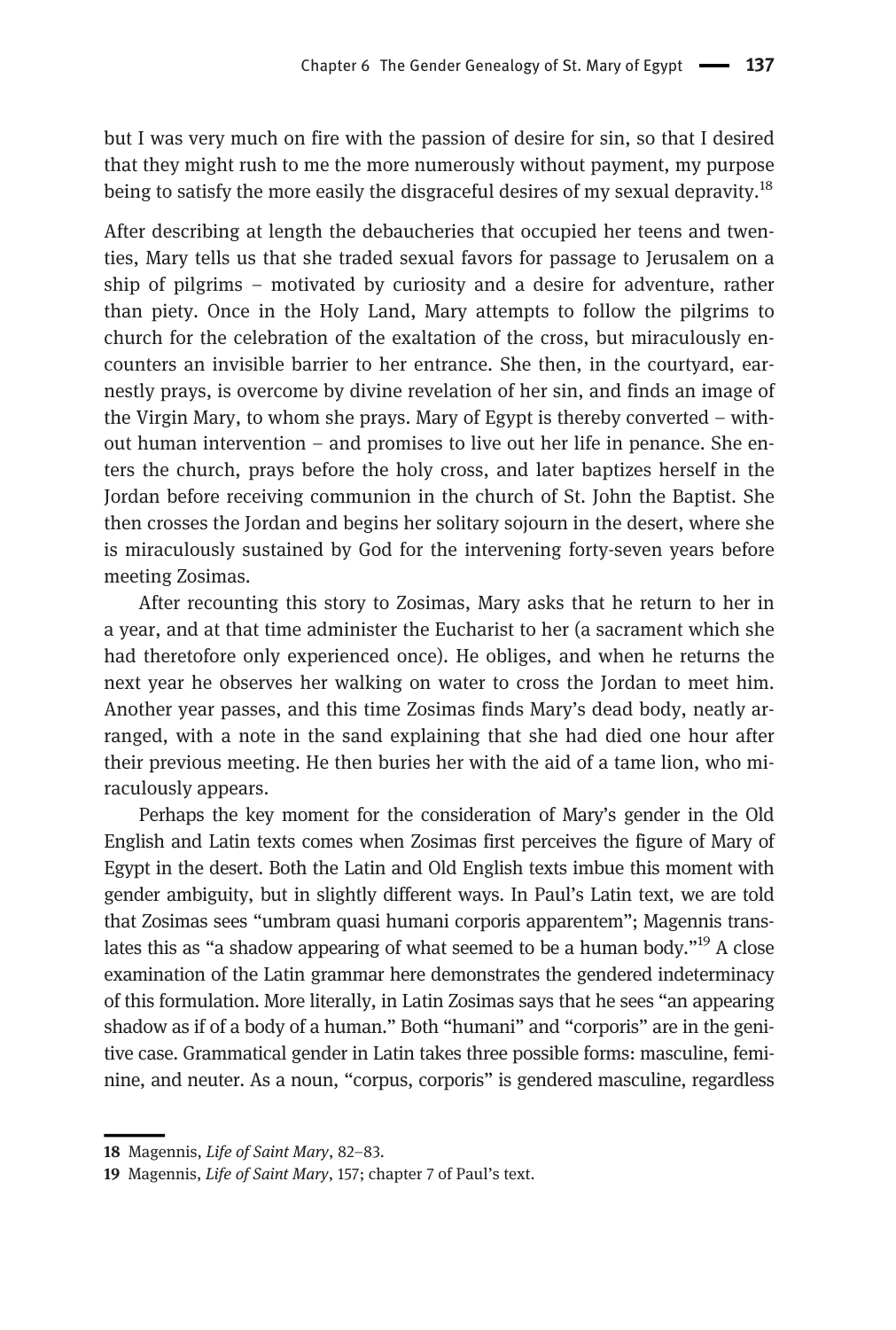of the gender of the body in question. "Humanum, humani," meanwhile, is gendered neuter  $-$  it is specifically a word to designate a human being without designating that human's gender. Here, then, we have the body of a human whose gender is indeterminate or not yet designated. Zosimas's first perception of Mary's bodily form is thus explicitly designated as gender-neutral.

In the next two sentences, we then get further indeterminacy in the gender identification of the still-apparitional Mary: "uidit aliquem in ueritate properantem ad partem occidentis. Mulier autem erat quod uidebatur" (he saw that there really was someone hastening in a westerly direction. It was a woman that he saw).<sup>20</sup> The *humani corporis* of the last sentence is now designated as "aliquem," a pronoun meaning "someone." Aliquem is the accusative masculine and feminine form of the pronoun, as distinct from the neuter "aliquid." So now the text specifies that this human exists in a gendered system of male and female, but has not yet been designated as one or the other. Finally, in the second sentence, Mary is designated as "mulier," a woman. The syntax of this last sentence in the Latin, with "mulier" as the first word, draws attention to the revelation of the apparition's gender. Thus, the moment of Mary's first appearance is marked by both uncertainty about and ultimately emphasis upon her gender, as first she is a human apart from gender designation, then a gendered being whose gender is not yet revealed, and finally a woman.

The Old English version of this first encounter is similarly marked by gender ambiguity, but slightly differently. There is a lacuna in the Old English text at Zosimas's first perception of Mary, so the grammar of the entire sentence is not clear, but the object of Zosimas's perception is "on mennisce gelicnysse," "in manly likeness," or, as translated by Magennis, "in human physical form." Magennis is of course correct that we might take "mennisce," and later "man," to be accurately translated as "human," but this translation choice elides the gendered nature of the word in Old English. $^{21}$  In Latin, remember, "humanum" is grammatically neuter, and semantically separate from a word for adult male human, for instance "vir": human and man are different words in Latin. In Old English, however, like in the modern English of the twentieth century, "man" can mean both an adult human gendered male, and a human, generally. I argue that this semantic difference between the two languages becomes important in how the two texts represent the gender of Mary.

<sup>20</sup> Magennis, Life of Saint Mary, 156-57; chapter 7 of Paul's text.

<sup>21</sup> Several previous scholars have also noted the implications of gender oscillation in this passage. See, for instance, Blud, The Unspeakable, Gender, and Sexuality, 31; Gillian R. Overing and Clare A. Lees, Double Agents: Women and Clerical Culture in Anglo-Saxon England. (Cardiff: University of Wales Press, 2010), 141.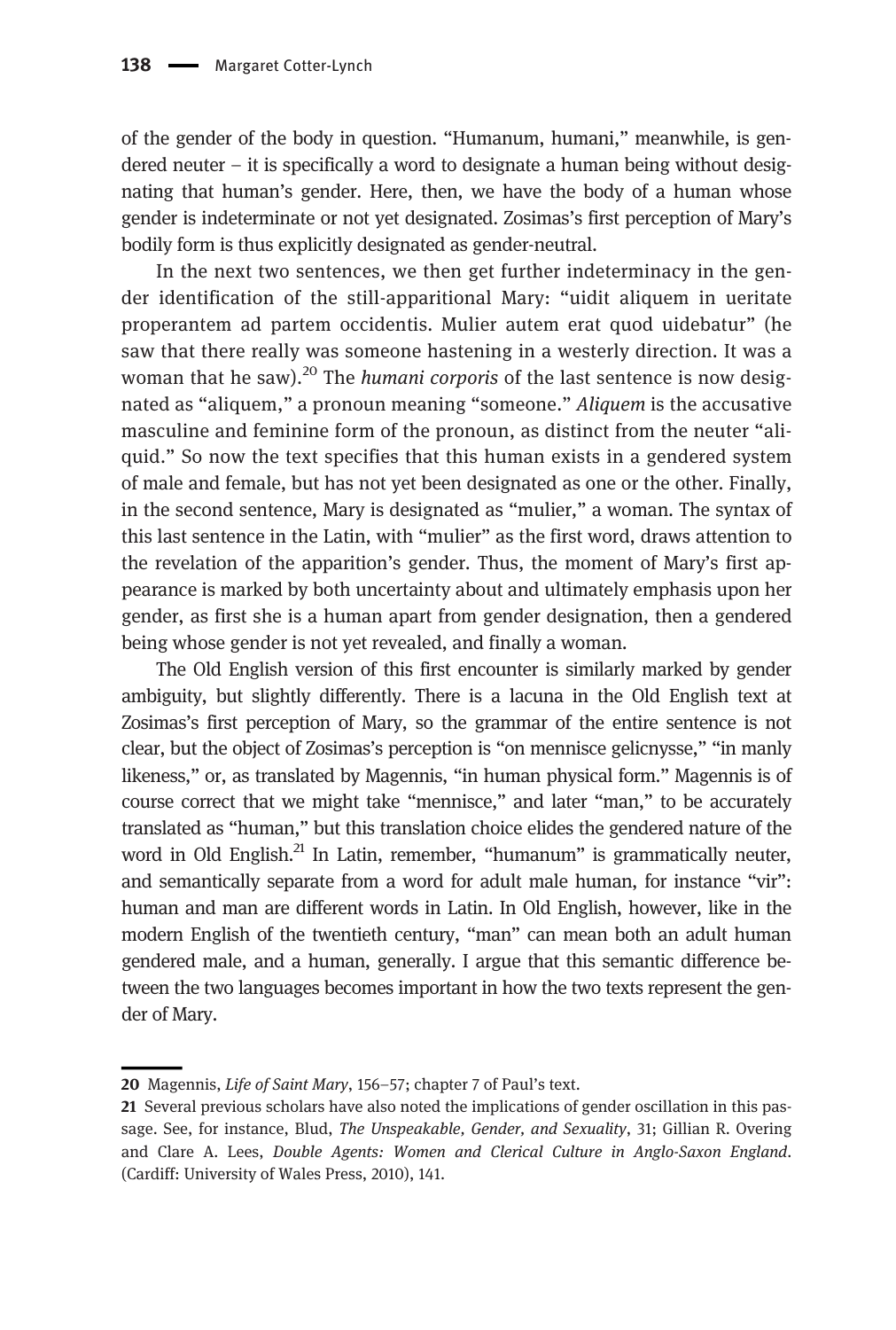As we continue to the elaboration of Zosimas's investigation of the appearance or likeness in the Old English version, we find that he "þær soðlice man geseah," which Magennis renders as "really saw there a human being." We are thus moving toward more specificity in what Zosimas perceives – from likeness of a human, to certainly a human – but again we repeat the slippage inherent in the word "man." The next clause, then, gives either a further specification, or a correction, to this perception: "and witodlice þæt wæs wifman þæt þær gesewen wæs," "and it was actually a woman that appeared there." We move from "man" to "wifman"; the form of "wifman" demonstrates that a woman is a kind of man – we thought it was a man, now we know it is a wo-man. The semantic gender categories in the Old English are much more slippery than in the Latin: while Latin has clearly separate words for designating adult male ("vir"), adult female ("mulier"), and general human ("humanum"), in Old English the word "man" designates either human regardless of gender, or adult male, while "wifman" designates a (hu)man who is female. In other words, Latin posits human as a category within which male and female are separate sub-categories. Old English posits (hu)man as a category within which some are also (wo)man – every woman, then, is by definition also a man. Linguistically, this is further underlined by the fact that, in Old English, the word "wifman" is grammatically gendered male, a fact that often befuddles modern students of Old English.

Watt and Lees translate this same Old English passage a bit differently from Magennis, underlining the gender shift: "Truly he [Zosimas] saw there a man hastening westwards in the desert, and really it was a woman who was there seen." $^{22}$ Both of these translations, of course, are correct: the "man" in Old English means both man and human, as the etymology of our modern English words man, human, and woman imply. The crux of my argument here is not that one translation is better than the other, but rather that the simultaneous correctness of them both tells us something about the differing ways in which Latin and Old English categorize and designate gender. The Latin text and the Old English text represent gender differently because the two languages provide different opportunities for and constraints upon how Mary's (always ambiguous) gender is designated, particularly at a moment where expected ecclesiastical gender categories are subverted, and the relationship between gender, sexuality, and sanctity is problematized.

Throughout the Old English text, gender, authority, and ecclesiastical prestige are constantly questioned and reconfigured in ways that can be designated as queer. The initially competing, but in the end complementary, positions of

<sup>22</sup> Watt and Lees, "Age and Desire," 53.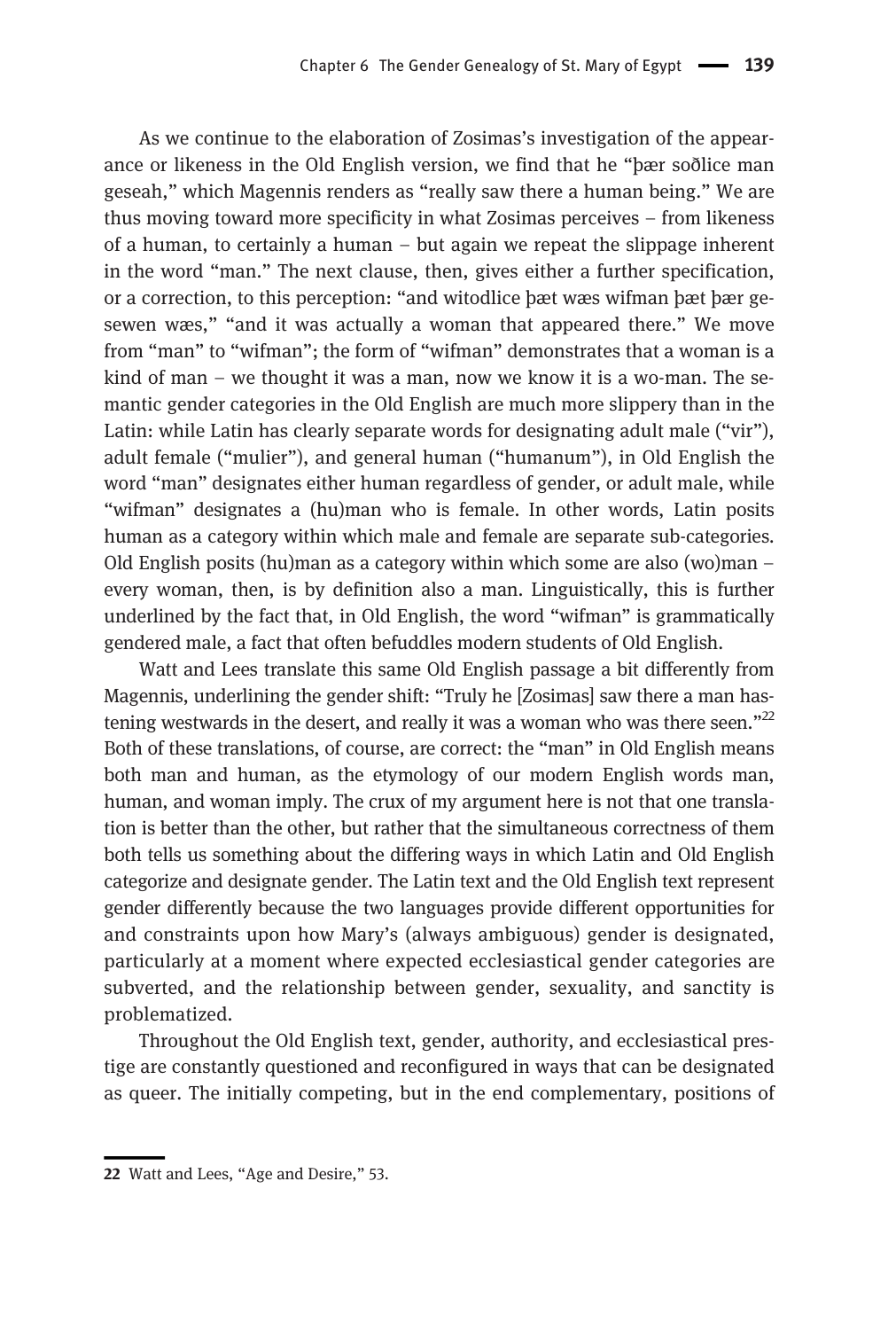authority for Mary and Zosimas provide a clear example. Upon their first meeting in the desert, each prostrates him/herself to the other: "He Þa sona on Þa eor ðan hine astrehte and hire bletsunga bæd. Heo ongean hi astrehte and his bletsunga bæd" (He then immediately prostrated himself on the ground and asked for her blessing. She in turn prostrated herself and asked for his blessing).<sup>23</sup> This competitive prostration apparently lasts for hours, with Mary arguing to Zosimas that his priestly authority should be honored, while Zosimas asserts that Mary is "soðlice Godes Þinen" (truly God's handmaid). After further back and forth, we are told that Mary eventually acquiesces to give her blessing to Zosimas, and the two get up off the ground to continue their conversation. This episode is echoed later, when Zosimas attempts to kneel to Mary, but she "him ne geÞafode fulfremodlice on Þaeorðan astreccan" (did not let him prostrate himself fully on the ground).<sup>24</sup> She then proceeds to demonstrate her miraculous knowledge of the (imperfect) practices of Zosimas's monastery, on which she corrects him, and orders him to return next year and bring her the Eucharist. Here, Mary and Zosimas both physically and verbally perform an ambiguous, hybrid, and queer relationship to authority, as Mary refuses Zosimas's subjection to her, then commands him, but commands him to demonstrate his own ecclesiastical superiority in priestly administration of the sacrament.

In fact, the text's representation of the administration of sacraments repeatedly queers hierarchical ecclesiastical authority. Mary's initial conversion simultaneously confirms the importance of ecclesiastical sacraments while reconfiguring traditional roles of authority. As Mary recounts the story, she was physically, yet invisibly, barred entrance from the church of the Holy Cross, which the other pilgrims were able to enter. After repeated physical struggle against this invisible divine force, Mary tells us:

Ða gewat ic witodlice Þanone, and me ana gestod on sumum hwomme Þæs cafertunes and on minum mode geornlice Þohte and smeade for hwilcum intigum me wære forwyrned Þæs liffæstan treowes ansyn. Þa onhran soðlice min mod and Þa eagan minre heortan hælo andgit, mid me sylfre Þencende Þæt me Þone ingang belucen Þa unfeormeganda minra misdæda.

So then I went away from there, and I stood alone in a particular corner of the courtyard, and in my mind I earnestly pondered and considered for what reason it was that the sight of the life-giving tree was being denied me. Then truly

<sup>23</sup> Magennis, Life of Saint Mary, 74–77.

<sup>24</sup> Magennis, Life of Saint Mary, 88.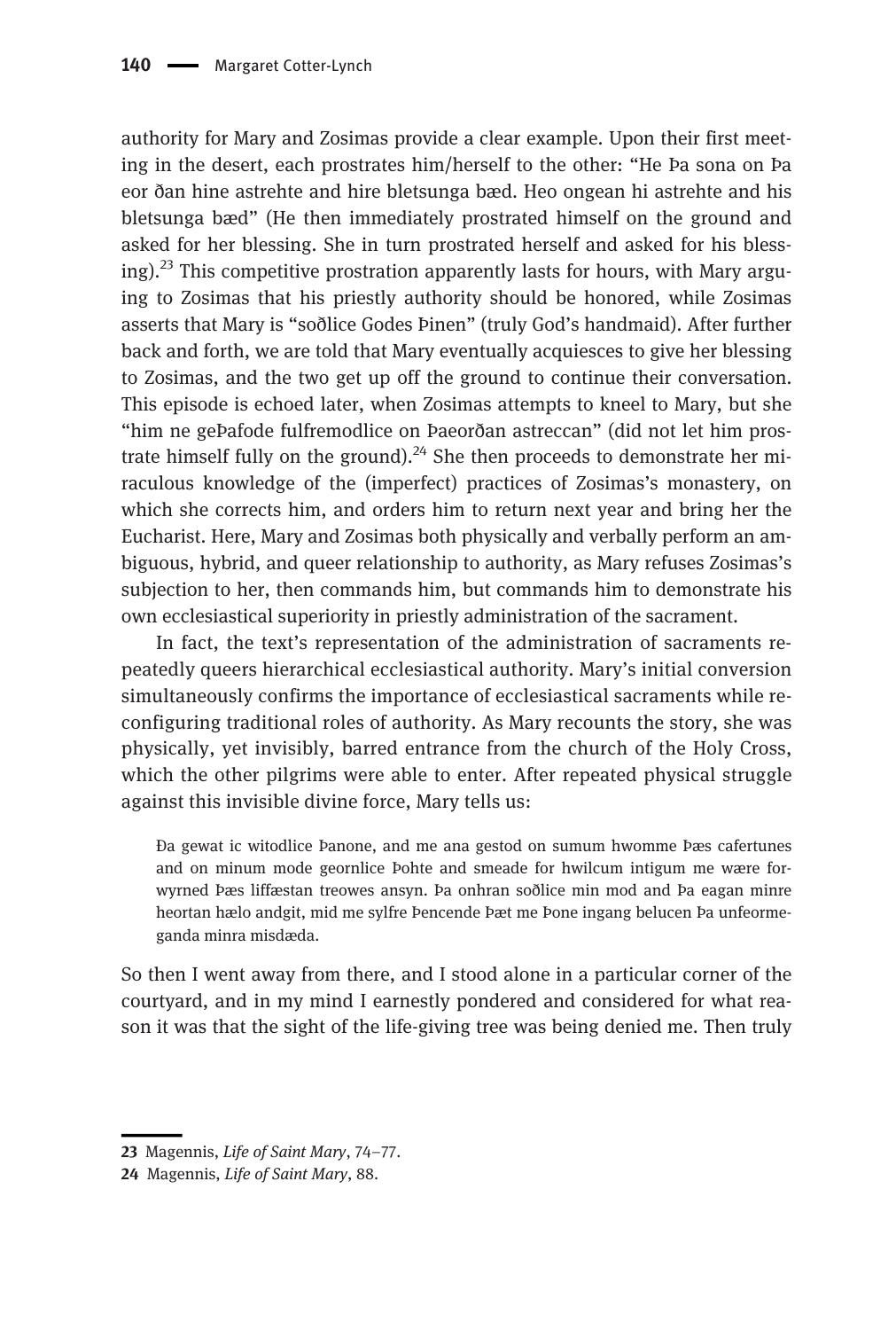knowledge of salvation touched my mind and the eyes of my heart, when I reflected that the inexpiable circumstances of my misdeeds had closed the entrance against me. $^{25}$ 

While entry into the church is clearly Mary's goal, demonstrating the importance of the Church and the holy relics, Mary's conversion happens only after she removes herself from the doorway of the church and the crowds of pilgrims. It is then, alone, that she comes to the revelation of her prior misdeeds; true knowledge touches her mind and her heart only after individual contemplation, without interference from other Christians or clergy. Conversion, then, is between only Mary and her God, not a function of the Church.

After this epiphany, Mary of Egypt finds an icon of the Virgin Mary in the courtyard of the church, and enters into conversation directly with the Mother of God. Mary of Egypt recounts to Zosimas her lengthy prayer to the Virgin, culminating with a command and a promise:

Ac hat nu, Þu wuldorfæste hlæfdige, me unmedemre for Þære godcundan rode gretinge Þa duru beon untynede, and ic me Þe bebeode and to mundbyrdnysse geceose wið Þin agen bearn.

But command now, O glorious lady, the door to be unfastened for me in my unworthiness to greet the divine cross, and I will commit myself to you and choose you as my advocate against your Son.<sup>26</sup>

The disrupted hierarchies here are striking, as Mary of Egypt commands the Mother of God to be her ally not only in opening the doors of the church (and, implicitly, Church), but also in interceding *against* her son. The word "bearn," furthermore, denotes not only son, but more generally, child – designating age, not necessarily biological relation. This places additional weight on the disruption of hierarchies in this prayer – the sinner commands the Virgin Mother, who will (and does) advocate for the sinner against Christ, figured as a child. All of this is done to gain Mary of Egypt admittance to the Church.

The hierarchical disruptions of Mary's miraculous conversion continue after she leaves the church of the Holy Cross and makes her way to the river Jordan, where, it would seem, she baptizes herself:

and ic me Þyder inn eode and me Þær gebæd, and sona in Iordane Þa ea astah and of Þam halgan wætere mine handa and ansynu Þwoh, and me Þær gemænsumode Þam unbesmitenum gerynum ures Drihtnes Hælendes Cristes on Þære ylcan cyrcan Þæs halgan forryneles and fulluhteres Iohannes.

<sup>25</sup> Magennis, Life of Saint Mary, 88–91.

<sup>26</sup> Magennis, Life of Saint Mary, 90–91.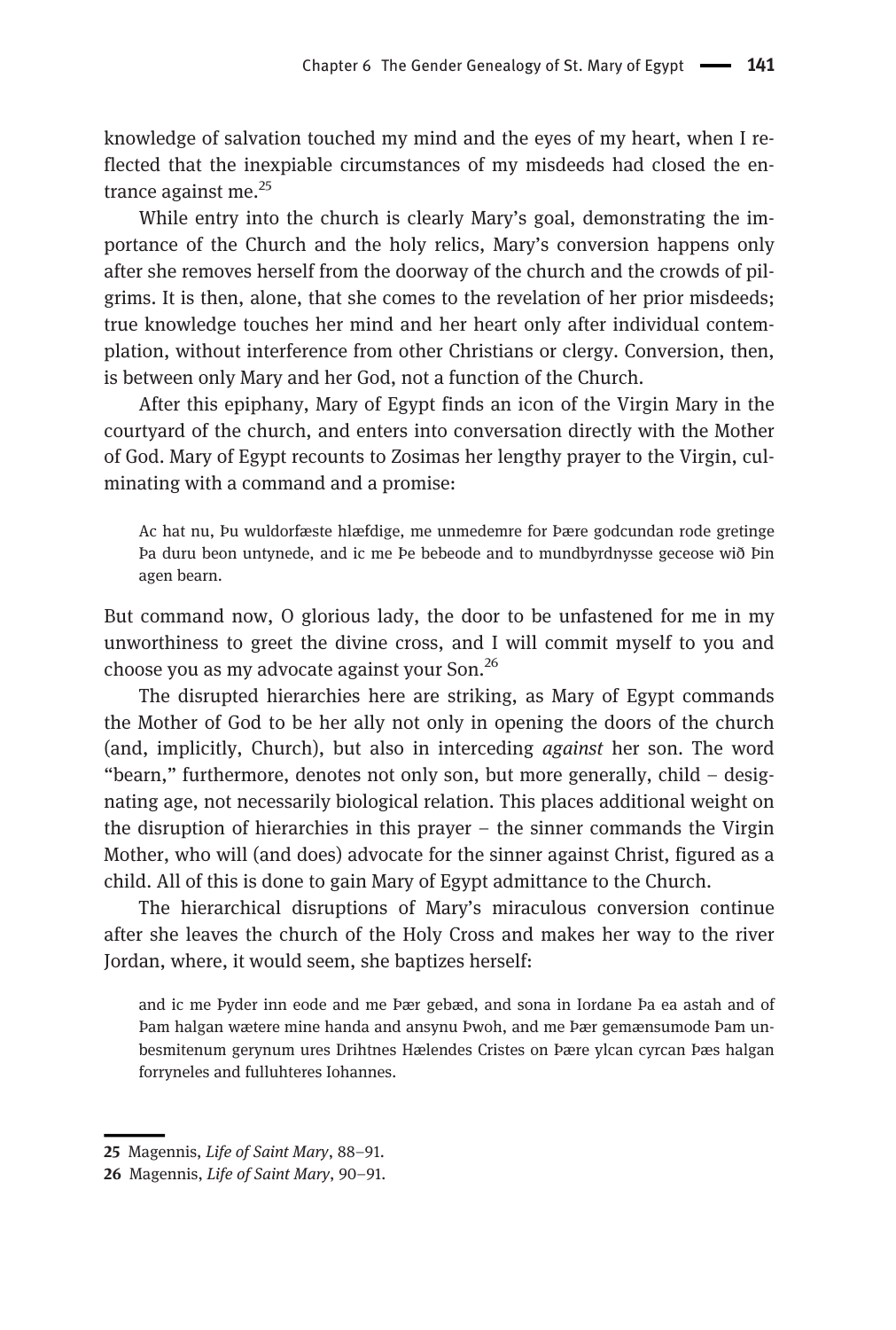And I went in there and prayed, and, immediately after, I descended into the Jordan and washed my hands and face with the holy water, and I partook in the life-giving and undefiled sacrament of our Lord the Saviour Christ in that same church of the holy Precursor and Baptist John.<sup>27</sup>

The baptism is strongly implied not only by her washing in the holy water of the Jordan, but also by the fact that she partakes of the Eucharist only after this ablution, even though this is, apparently, her third time in a church that day (once in the church of the Holy Cross, and twice in the church of St. John, once before and once after her apparent baptism). Again, we see the simultaneous confirmation and reorientation of ecclesiastical authority. The story of Mary's miraculous conversion makes very clear that church entry, holy relics, and the Eucharist are all essential, even while conversion and baptism happen without priestly intervention. Simultaneously, the power of the Virgin Mary is confirmed, as, paradoxically, is Christ's – were Mary of Egypt not deeply concerned by Christ's forgiveness, there would be no need to solicit – or command – the Virgin Mary's intercession. In addition, throughout these episodes Mary of Egypt depicts herself as abject and subservient: weeping and throwing herself upon the mercy of both the Virgin Mary and anonymous strangers who give her money, bread, and direction. She makes very clear that she is deeply aware of her own sinfulness and unworthiness, even as she exhibits primary agency in her conversion and attendant actions.

These episodes repeatedly reconfigure systems of gendered and ecclesiastical authority, as Mary of Egypt is converted by women (herself and the Virgin) and baptized by a woman (herself) while consistently still recognizing the authority and importance of Christ and the Church. As in the episodes of competing and ultimately unsuccessful prostrations, hierarchical gender systems are consistently disrupted. But the resolution is not reversal – that is, the holy woman is not figured as unequivocally above the monk, nor the Virgin above Christ. Rather, these instances reveal the inappropriateness and insufficiency of such binary categorizations and hierarchical symbolism – prostration itself, whether Zosimas to Mary or Mary to Zosimas – is rendered inappropriate and even ridiculous. As Victoria Blud observes,

In the symbiosis that flowers in the desert, between pious and penitent, cenobitic and eremitic, learned and unlettered, cloistered and outcast – Mary and Zosimas are constantly occupying the same spaces. They are both repenting, both advising: the territories that might have found a natural allotment in accordance with their respective professions and lifestyles are, instead, overlapping  $-$  a common ground.<sup>28</sup>

<sup>27</sup> Magennis, Life of Saint Mary, 94–97.

<sup>28</sup> Blud, The Unspeakable, Gender, and Sexuality, 32.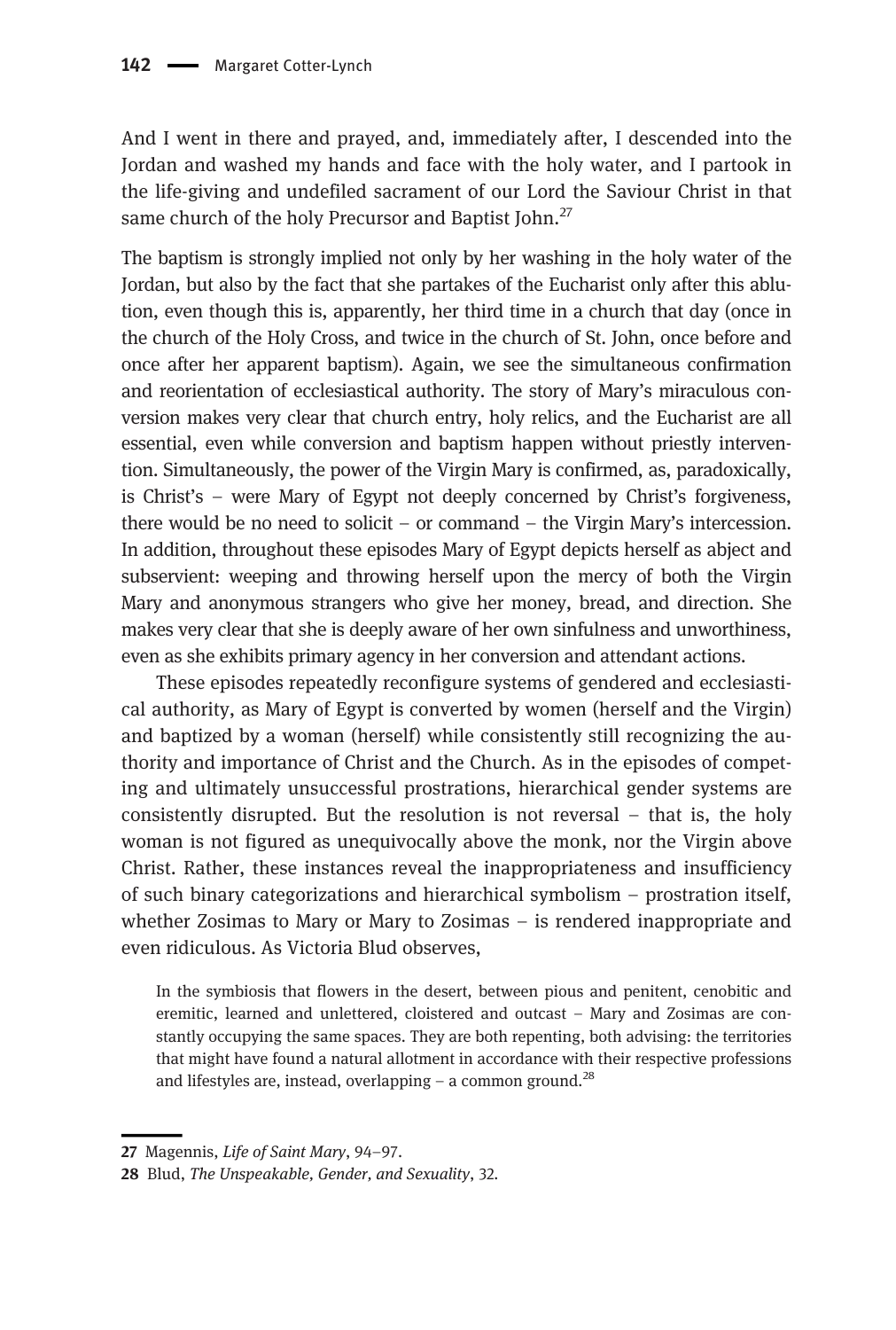In the story of Mary and Zosimas, binaries are repeatedly collapsed as the two protagonists are represented as both–and. Sacraments – whether baptism or the Eucharist – are essential and sin is abhorrent, but the navigation of sin and redemption is complex and involves multiple actors of multiple genders. Conversion, salvation, and sanctity are more complex than binaries and hierarchies will allow or describe. What we see represented instead is not only Mary's queer gender, but the queering of social and ecclesiastical relationships.

The final episode of the Old English Life recounts Zosimas burying the body of Mary with the help of a lion, and again gender simultaneity characterizes the encounter. This time, however, it is the genders of the lion and Zosimas that are queered. One year exactly after Zosimas administers the Eucharist to Mary, he returns to the desert again for the monastery's Lenten ritual, and again seeks to find Mary. After twenty days' walk, he arrives at the dry streambed of their first encounter, and finds, there, Mary's intact dead body. Next to the body he finds writing in the sand, seemingly composed by the illiterate Mary, explaining that she died in this spot one year prior, the same day that she had received communion. There are a number of miraculous aspects to this discovery by Zosimas. The writing, apparently composed by a woman who professed to be illiterate, has been preserved undisturbed, like the body itself, for a full year. Furthermore, Mary had apparently reached this location the same day as she had received the Eucharist, in spite of the fact that traveling the distance between the two locations took Zosimas twenty days' walking. And then, in a desert where Mary professed to have seen no living animal or human for forty-seven years, a tame lion appears to help Zosimas bury Mary's body – indeed, it is the lion who enables the burial, as the elderly Zosimas, without tools, is unable to dig an effective grave in the hard desert ground. The lion digs Mary's grave with its claws, after which Zosimas washes Mary's feet with his tears, and buries her body in the grave while praying "Þæt heo for eallum Þingode" (that she would intercede for all). $^{29}$ 

This episode inscribes queerness on multiple levels. As Watt and Lees have noted, the scene is notable for the gender fluidity of the lion. As the lion is referred to over the course of the passage, it is first gendered male, then female, then male, then female again.<sup>30</sup> Strikingly, this gender alternation is an innovation of the Old English text, as the Latin version of the Life is consistent in gendering the lion male.<sup>31</sup> Onnaca Heron has discussed this passage in detail,

<sup>29</sup> Magennis, Life of Saint Mary, 119.

<sup>30</sup> Watt and Lees, "Age and Desire," 64.

<sup>31</sup> Watt and Lees suggest that it may be relevant that the episode seems to be borrowed from St. Jerome's Life of Paul of Thebes (chapter 16), which contains two lions rather than the one in Mary's vita. However, Jerome's text refers to the lions only collectively, in the plural male form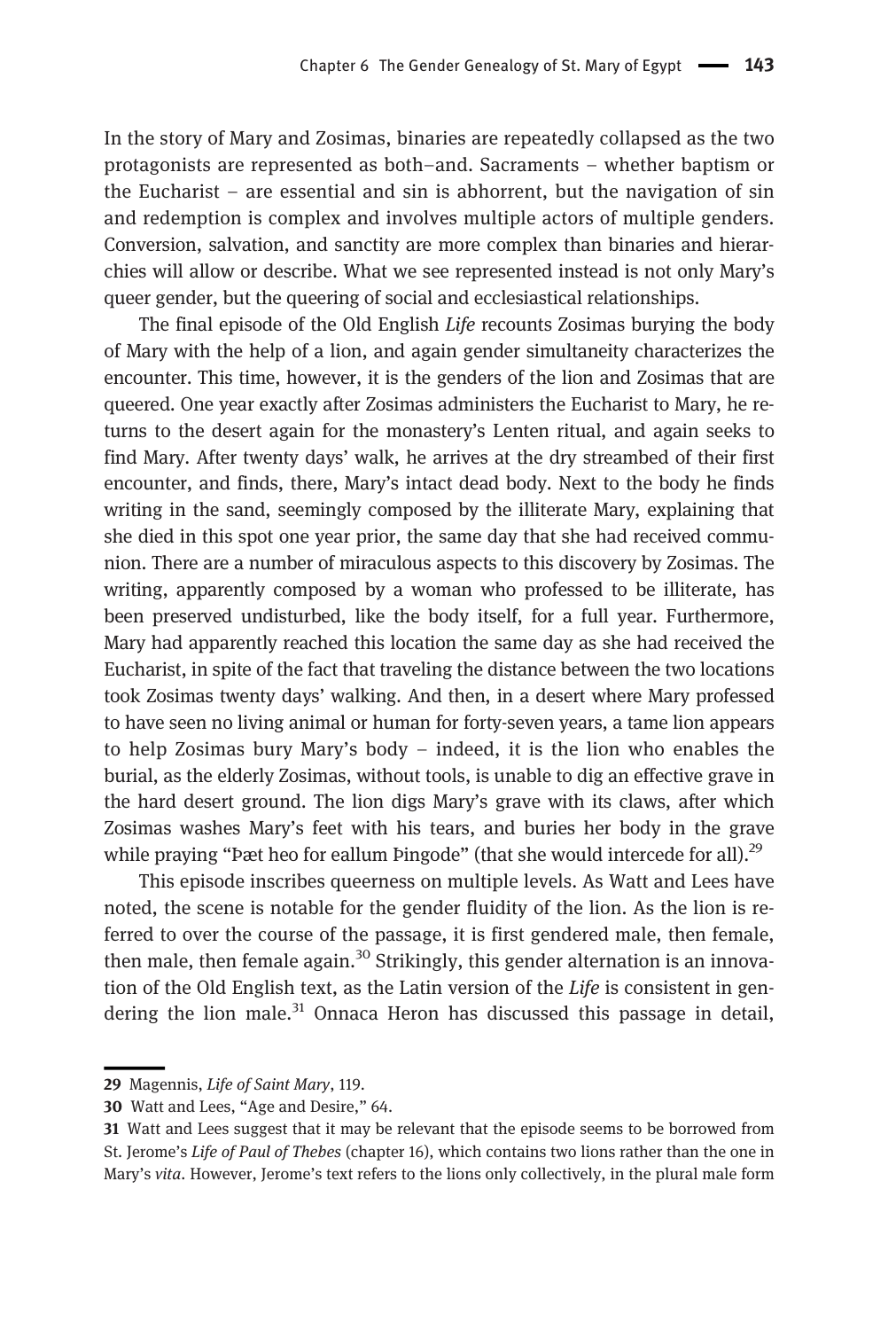explicating the gendered grammatical functions of the Old English text in comparison to the Latin and Greek, amply demonstrating the gender shifting apparent in this passage. Heron cites this shift as evidence of her claim that the Old English text "immasculates" Mary of Egypt, viewing Mary's gender as accomplishing a linear trajectory from female to male over the course of her life, and the text.<sup>32</sup> However, I concur with Irina Dumitrescu's assertion that Heron's "examples in support of the claim that Mary is a 'manly woman' do not demonstrate Mary's manliness as much as they do the general indeterminacy of Mary's character, gender, and body."<sup>33</sup> Certainly, the lion's gender oscillation in the Old English text is non-linear, and ultimately lands on female, undermining claims of teleological gender transformation while highlighting the possibility of gender mutability. In addition to the ambiguous gendering of the lion, we also see Zosimas here clearly elided with the woman in the Gospels who washes Jesus's feet with her tears.<sup>34</sup> Mary, meanwhile, is elided with Christ, as she is referred to as the "halgan lichaman" (literally "holy body") whose feet are washed.<sup>35</sup> This episode, then, echoes the gender syncretism of the text as whole; in this final moment, gender is simultaneous and unstable, as the lion(ess) oscillates gender while the male body performs the biblical sinful woman and the female body performs the male Christ.

<sup>(</sup>which could, of course, designate either two male lions, or a male and a female), and so does not provide a textual source for reference to a female lion. Similarly, the entry for Paul the Hermit on January 10 of the Old English Martyrology refers to two lions collectively without indicating their individual genders. Christine Rauer, The Old English Martyrology: Edition, Translation and Commentary (Woodbridge: Boydell and Brewer, 2013), 46.

<sup>32</sup> Onnaca Heron, "The Lioness in the Text: Mary of Egypt as Immasculated Female Saint," Quidditas 21 (2000): 23–44.

<sup>33</sup> Irina Dumitrescu, The Experience of Education in Anglo-Saxon Literature (New York: Cambridge University Press, 2018), 196. Dumitrescu's examination of the Old English Life of Saint Mary of Egypt, while focused primarily on representations of pedagogy and the student–teacher relationship, also emphasizes the continual complication of binaries within the story. Most important, of course, is the fact that the sinful Mary is represented as teacher, and the monk Zosimas as student. Additionally, Mary is represented as an "ambivalent mentor" (130), and conventional categorizations of body/spirit, outward/inward are drawn into question. Dumitrescu writes: "The result is two instructional encounters between Zosimas and Mary characterized by oscillation between sanctity and temptation, curiosity and coercion, holy desire for learning and lust for the teacher's body. This wavering is intensified in the Old English version" in comparison to the Latin (132).

<sup>34</sup> Luke 7:38.

<sup>35</sup> Magennis, *Life of Saint Mary*, 118. Magennis translates "halgan lichaman" as "saint." While this is clearly in keeping with the overall meaning of the passage, the more literal rendering of "holy body" makes clearer the connection with Christ.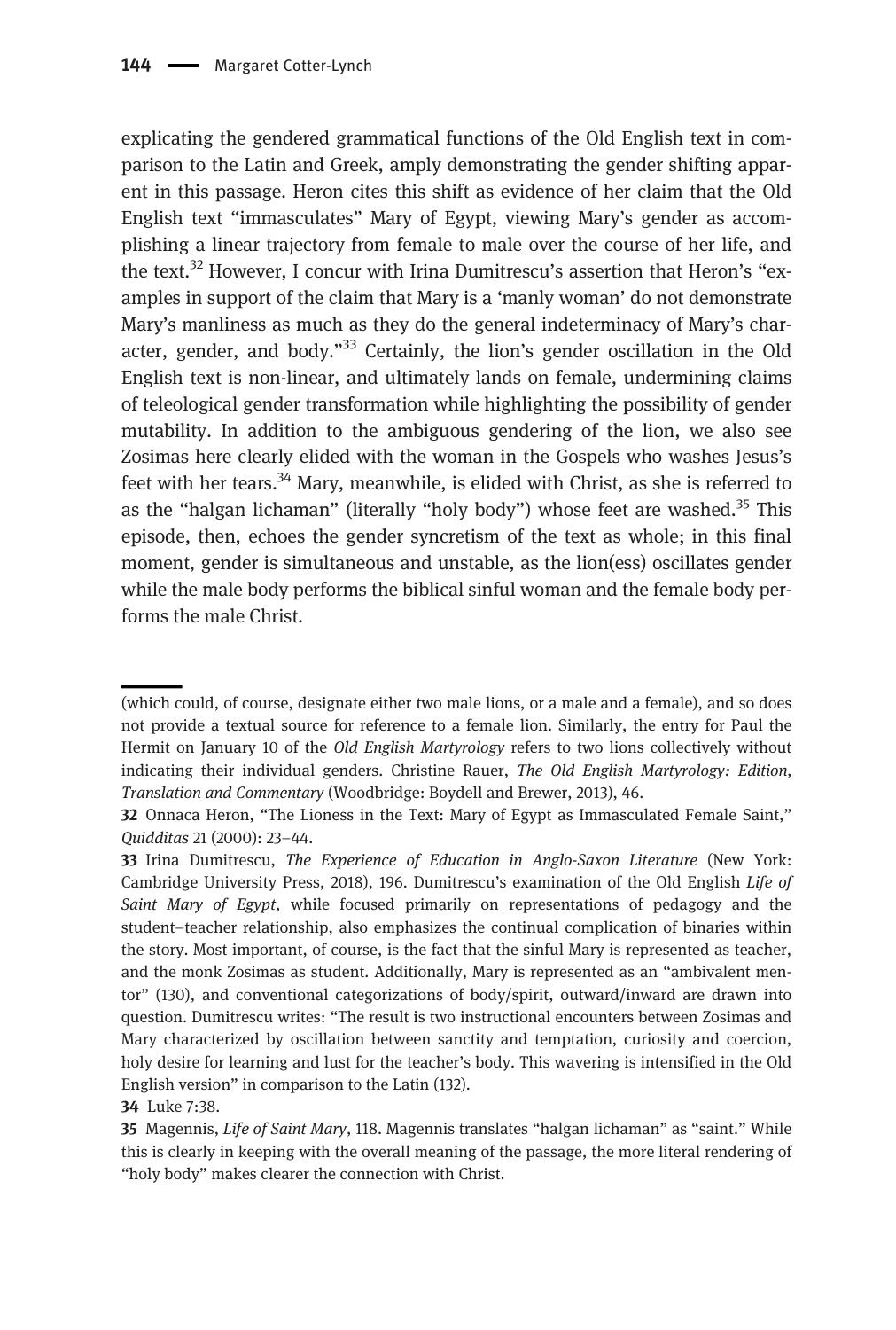In their argument for seeing Mary of Egypt in the Old English recension as genderqueer, Watt and Lees claim that: "Mary is, in short, represented as going beyond, or transcending both her womanliness and physicality, even as the Life insists on both. And in transcending gender and sex, she is, or becomes, transgendered or genderqueer."<sup>36</sup> Watt and Lees productively explain this thesis through an examination of the roles played by age and desire in Mary's vita; the aged Mary, they claim, is outside of or beyond a gender system defined through sexual desire, even as she and Zosimas reconfigure expected relationships based upon desire. I, on the other hand, want to lean more on what it means to claim that Mary transcends gender. The claim of "transcending gender" can take multiple forms. Perhaps the most well known is the "virile woman" trope, in which exceptionally holy women were seen to "become male." This conception is well documented among patristic writers, including Saints Ambrose and Augustine, and has been well explored by a variety of feminist scholars.<sup>37</sup> Alternatively, the idea of a "third gender," instantiated by those vowed to religious chastity, is documented in medieval rhetoric and has garnered attention in recent scholarship.<sup>38</sup> The connection between chastity and a third gender, however, necessarily links to a system of gender defined by sexuality; a refusal to participate in a heterosexual system of desire removes one from the binary gender categories upon which such a system depends. Being asexual, however, is not the same as being genderqueer; I argue here that Mary (and perhaps also Zosimas, and the lion (ess)) does not reject gender categories so much as refigure them toward inclusivity, allowing one individual to be simultaneously male and female.

Victoria Blud addresses this rejection/reconfiguration of categories, gendered and otherwise, in Mary's Life in terms of the unspeakable. She draws an explicit connection between the unspeakable, queerness, and the apophatic, as noted above.<sup>39</sup> Blud's analysis centers on gender indeterminacy or ambiguity in the Old English vita, citing the ancient and medieval theory of bodily humors to demonstrate how Mary and Zosimas invert expected medicalized gender categories; she also highlights the movement of the text between the physical and the spoken word. As Blud points out, the body is in fact necessary for speech – and

<sup>36</sup> Watt and Lees, "Age and Desire," 59.

<sup>37</sup> As seen above, Onnaca Heron, "The Lioness in the Text," has made specifically this claim about Mary of Egypt. I explore St. Augustine's development of this trope through his discussions of St. Perpetua in Margaret Cotter-Lynch, St. Perpetua Across the Middle Ages: Mother, Gladiator, Saint (New York: Palgrave Macmillan, 2016). Other major works addressing this trope include Cobb, Dying to Be Men and Newman, From Virile Woman.

<sup>38</sup> See, for instance, McNamara, "Chastity as a Third Gender."

<sup>39</sup> Blud, The Unspeakable, Gender, and Sexuality, 11.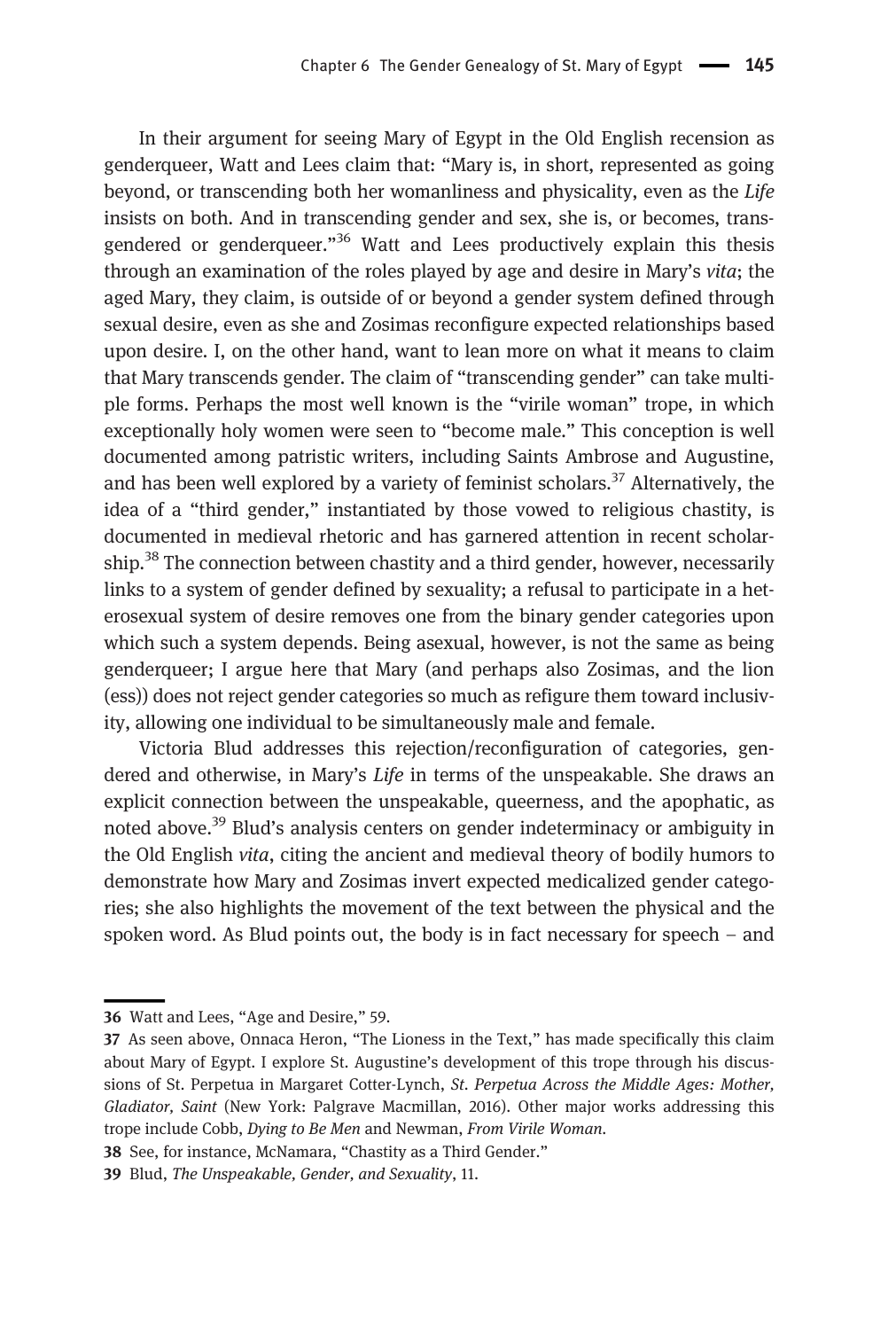so rather than body and word being opposed, they are in fact interdependent. At the end of the text, both the Eucharist and the burial of the dead body of Mary play primary roles, demonstrating the continued importance of the body, even as Mary herself moves from a physical person to a story to be told. As Blud further asserts, "Mary is a decidedly liminal character . . . repeatedly cast in suspension between extremes."<sup>40</sup> In describing Mary as genderqueer, I claim that this inbetweenness is inclusive of, rather than apart from, the designated extremes. She is simultaneously sinner and saint, teacher and student, male and female.

Several previous scholars have discussed Mary of Egypt alongside transvestite or cross-dressing saints, despite the fact that Mary engages in no intentional sartorial disguise.<sup>41</sup> Watt and Lees, meanwhile, claim that Mary of Egypt can usefully be categorized with Saints Euphrosyne and Eugenia, whom they classify as transgender.<sup>42</sup> Ana Maria Machado has discussed a similar dynamic in the Portuguese tradition of Mary of Egypt and Pelagia, in which "The change in name and gender can be read as an allegory for the brutal change sinners must go through in order to attain sanctity," leading to an emphasis on gender hybridity in the *vitae* of these saints.<sup>43</sup> All of these scholars, in offering reclassifications of Mary of Egypt, ask us to look at a "holy harlot" alongside "holy transvestites," and therefore to reconsider the possible gender configurations for the saints in these stories.

Here, the work of M. W. Bychowski is helpful, as she refigures previous discussions around "transvestite" saints, particularly St. Marinos, to instead talk about transgender saints in terms of authenticity and artifice. Bychowski coins the terms "imago transvesti" and "imitatio transvesti" to discuss transgender saints in terms of medieval conceptions of imago dei and imitatio Christi, which she identifies with an authenticity of the soul, in contrast to the artifice entailed in "imagines mundi," "the socially assigned images of the self which contrast with those made by God."<sup>44</sup> For St. Marinos, Bychowski asserts, transitioning to live as a male monk functions as an authentic movement of the soul toward living out his existence as imago dei, and the public revelation of his gender transition after his death serves as an inspiration to others toward imitatio Christi. As such, the earliest vita of St. Marinos posits the disruption of socially

<sup>40</sup> Blud, The Unspeakable, Gender, and Sexuality, 30.

<sup>41</sup> Sandra Lowerre, The Cross-Dressing Female Saints in Wynkyn De Worde's 1495 Edition of the Vitas Patrum: A Study and Edition of the Lives of Saints Pelage, Maryne, Eufrosyne, Eugene, and Mary of Egypt (Bern: Peter Lang, 2006).

<sup>42</sup> Watt and Lees, "Age and Desire," 60–61.

<sup>43</sup> Machado, "Memory, Identity," 153, 157–58.

<sup>44</sup> Bychowski, "Authentic Lives," n. p.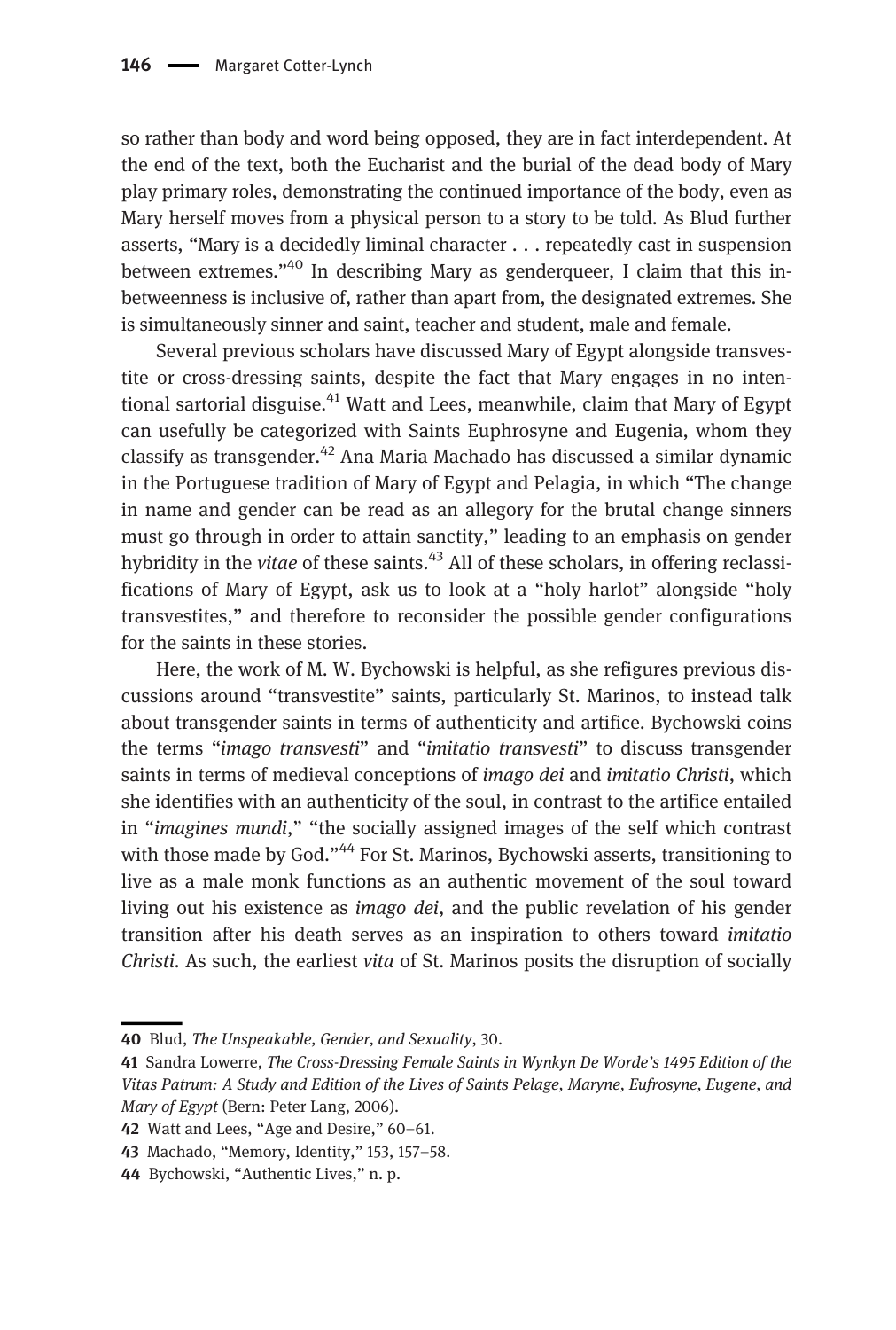constructed gender categories as integral to the saintly life. Bychowski views "the transition of the saint as an act of salvation that embodies the creative, transformational, and reforming image of the Creator."<sup>45</sup> We might see a similar movement in the Old English Life of Mary, where the elderly Mary in the desert is represented as an authentic *imago dei*, in contrast to Zosimas's expectations, which are based upon *imagines mundi*. As Blud describes, "Zosimas, desiring a male counsellor, stumbles across a woman (indeed, a naked woman), but is initially able to 'see' a masculine figure; Mary, whose object of desire is the very personification of feminine sanctity [the Virgin Mary], finds the role of her Marian guide supplied by a man."<sup>46</sup> In Bychowski's reading of transgender saints, we see an echo of Keller's theological assertions drawn from late medieval mystics. By transcending earthly categories of gender, albeit in different ways, both St. Marinos and St. Mary of Egypt embody the divine.

Watt and Lees discuss the ways in which Mary, in the Old English Life, is explicitly depicted as a Christ figure. In both the Latin and Old English texts, Zosimas observes Mary levitating in prayer and walking on water. Zosimas's original quest, when leaving the monastery to spend forty days in the desert for Lent, structurally and liturgically parallels Christ's forty days in the desert, but Zosimas himself frames his quest as one to find Christ – or a "holy father" who is like Christ – in a double mimetic relationship. Instead of a desert father, he finds a desert mother, in Mary, but the depiction of this desert/holy mother/father explicitly undermines Zosimas's (and potentially the reader's) expected categories as defined through binaries and hierarchy. Perhaps Zosimas does not look for a father and find a mother, but instead looks for a holy person who is defined by gender whom he can emulate, and instead finds that the holy person, Mary, while clearly Christ-like, recombines and transcends gender categories in ways that can most readily be described as queer. As Watt and Lees assert,

There is something ineffable and transcendental about this transgendered Mary, who is harlot and virgin, penitent and Christ, woman and monk. In offering a model of female asceticism in the desert that is a model for male asceticism – the desert father is a desert mother – Mary empowers other religious to explore desires that reside, perhaps, across and within genders and across age and mortality too.<sup>47</sup>

<sup>45</sup> M. W. Bychowski, "Transgender Saints: The Imago Dei of St. Marinos the Monk," Things Transform (blog) August 19, 2016, [http://www.thingstransform.com/2016/08/transgender](http://www.thingstransform.com/2016/08/transgender-saints-imago-dei-of-st.html)[saints-imago-dei-of-st.html.](http://www.thingstransform.com/2016/08/transgender-saints-imago-dei-of-st.html)

<sup>46</sup> Blud, The Unspeakable, Gender, and Sexuality, 33.

<sup>47</sup> Watt and Lees, "Age and Desire," 64.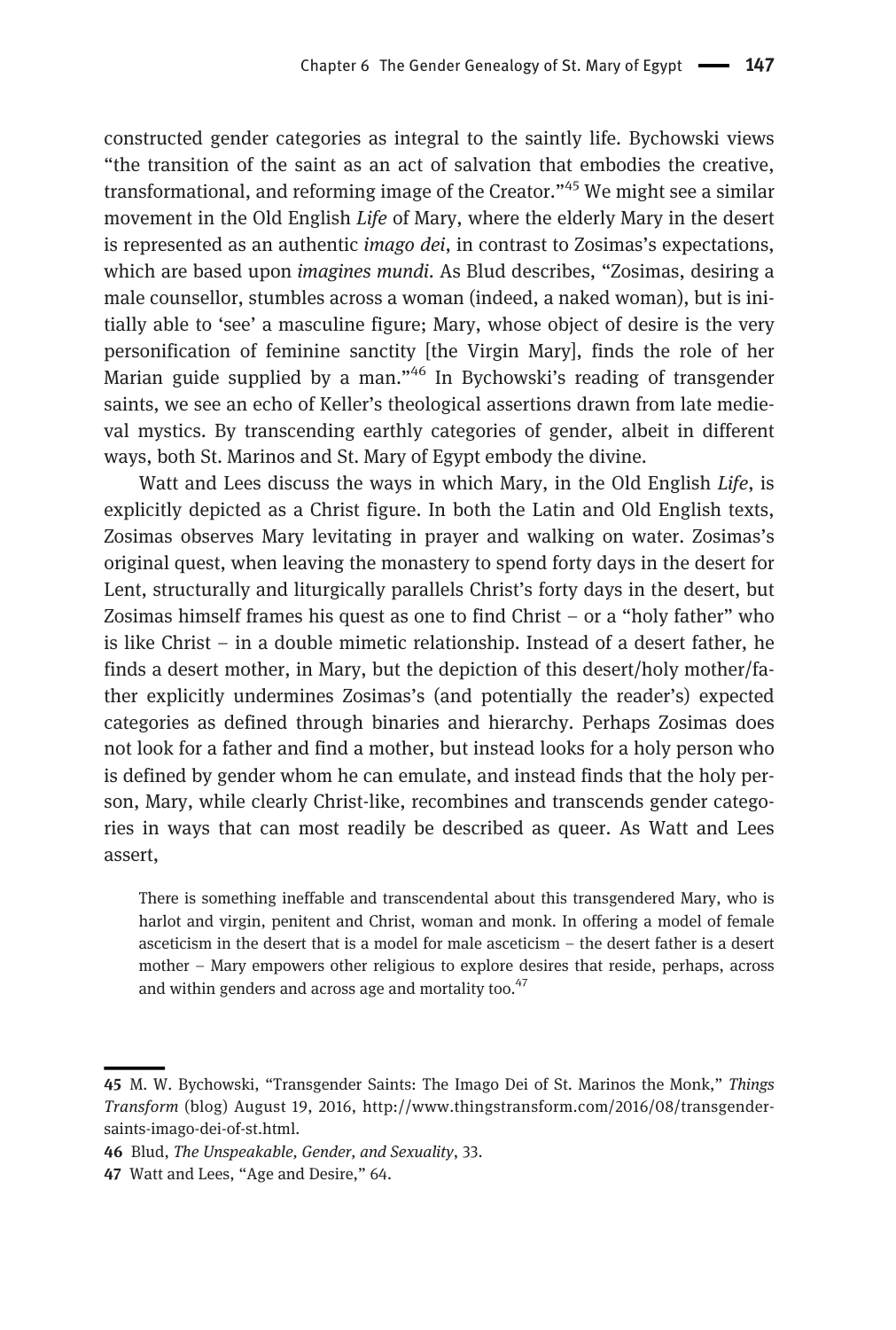If we follow the implications of Bychowski, and the assertions of Watt and Lees, in labeling Mary as transgender, I suggest that we read "trans" in the inclusive, expansive sense of the Latin preposition: trans means across, through, and beyond, in a cluster of simultaneous meanings that at once draw together and elide distinctions.<sup>48</sup> This, I claim, is what the Old English figuration of Mary of Egypt does: eradicate binary categories of gender without eradicating gender itself, as Mary is across, through, and beyond both male and female.

This also places the Old English depiction of Mary of Egypt within a matrix of medieval texts in which gender is represented as variously queered. Tison Pugh, addressing queer masculinity in several Middle English texts, writes that "consisting both of sexual acts and breaches of normativity, queerness comprises sexual, amatory, and gendered practices that ostensibly depart from prevailing cultural norms."<sup>49</sup> Robert Mills considers the various gendered representations of St. Eugenia in visual art.<sup>50</sup> Most notably, a special issue of *Medieval Feminist* Forum: A Journal of Gender and Sexuality in October 2019 demonstrates the application of transgender theory to a range of texts from across the Middle Ages.<sup>51</sup>

Fashioning Mary as genderqueer in the Old English Life destabilizes a femininity defined by and based upon heteronormative desire; when we cease to define women by means of male desire and reproductive function, the gender binary dissolves. This dissolution allows us a rereading of the implicit dangers of Mary's promiscuous youth: she has sex but not for money, and never reproduces; she defines her own desire, rather than being defined by men's desires. Thus, even when presented as putatively female, Mary positions herself outside of a heteronormative gender system that would categorize, or control, her agency and desire. What is striking about her Alexandrine youth is her brazenness, her aggressiveness, her agency. Mary is, throughout the text, whether harlot or holy woman, the author of her own life. This is reflected in the structure of the Latin and Old English versions of her vita, where her story is written as reported speech: Mary tells her story in her own words to Zosimas, which are then written down in the vita. She frames her own story. This is different from

<sup>48</sup> For the inclusive definition of trans\*, see, most recently, Halberstam, Trans\*. For one account of the history of the development of the term, see David Valentine, Imagining Transgender: An Ethnography of a Category (Durham: Duke University Press, 2007). See also Susan Stryker, Transgender History: The Roots of Today's Revolution, revised edition (New York: Seal Press, 2017).

<sup>49</sup> Tison Pugh, Sexuality and its Queer Discontents in Middle English Literature (New York: Palgrave, 2008), 3.

<sup>50</sup> Robert Mills, "Visibly Trans? Picturing St. Eugenia in Medieval Art," TSQ: Transgender Studies Quarterly 5.4 (November 2018): 540–64.

<sup>51</sup> Medieval Feminist Forum: A Journal of Gender and Sexuality, guest editors M. W. Bychowski and Dorothy Kim, Vol 55.1 (October, 2019).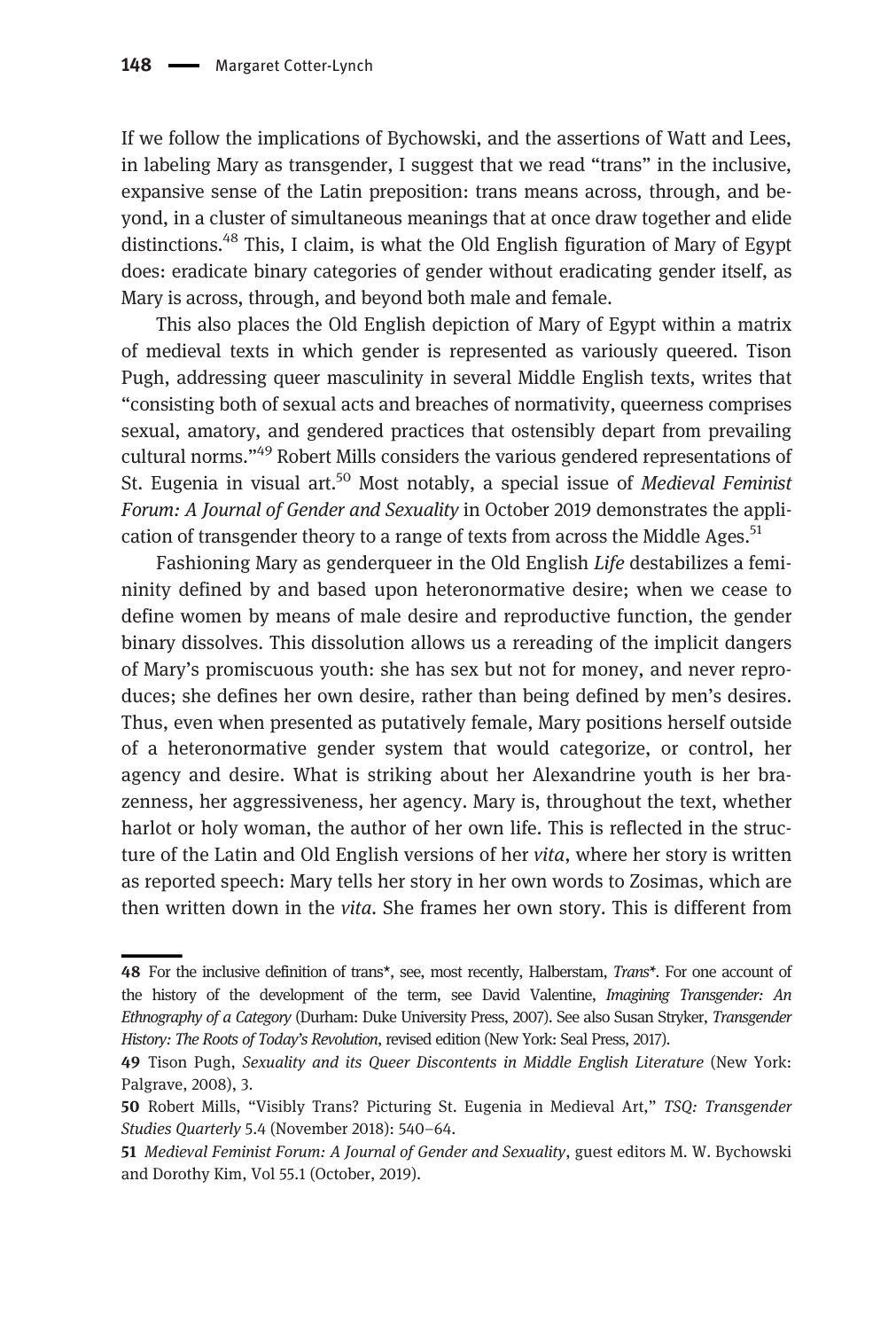some other versions of her vita, in which the story is told chronologically from the point of view of an unnamed omniscient narrator who reports on Mary's  $l$ ife $^{52}$ 

We see Mary's agency asserted throughout the text, perhaps most strikingly in her conversion without human intervention – based only upon the invisible force barring her entry to the church, and her prayerful conversation with the image ("anlicnysse")<sup>53</sup> of the Virgin Mary – and her apparent self-baptism in the river Jordan before entering the church of St. John the Baptist to receive her first communion.<sup>54</sup> As we have seen, she does not wholly reject the structures, sacraments, and authority of the Church. Sacraments are still sacraments, after all – as Mary makes clear, Eucharist and church entry and monastic practice are important. However, she selects when, where, and how to utilize the Church in service of her own sanctity. Like desire, gender, and authority, she does not reject the Church but queers it, recombining aspects of both ecclesiastical authority and charismatic inspiration to fashion a paradoxically inclusive Christian community. If Mary can simultaneously be defined by her sexuality and her genderqueerness, we must think of her not as beyond gender, or apart from gender, but embodying a syncretic gender identity which is both–and, a gender which is separate from, without denying the existence of, her sexuality, and which posits ways of thinking gender which are perhaps new to us but also a thousand years old.

## Bibliography

- Aspegren, Kerstin. The Male Woman: A Feminine Ideal in the Early Church. Stockholm: Almquist & Wiksell, 1990.
- Blud, Victoria. The Unspeakable, Gender, and Sexuality in Medieval Literature, 1000–1400. Cambridge: D. S. Brewer, 2017.
- Burrus, Virginia. The Sex Lives of Saints: An Erotics of Ancient Hagiography. Divinations: Rereading Late Ancient Religion. Edited by Daniel Boyarin, Virginia Burrus, Charlotte Fonrobert, and Robert Gregg. Philadelphia: University of Pennsylvania Press, 2004.
- Bychowski, M. W. "The Authentic Lives of Transgender Saints: Imago Dei and Imitatio Christi in the Life of Saint Marinos the Monk." In Trans and Genderqueer Subjects in Medieval Hagiography, edited by Alicia Spencer-Hall and Blake Gutt. Amsterdam: Amsterdam University Press, forthcoming 2020.

<sup>52</sup> See, for example, the twelfth-century Vie de Sainte Marie l'Egyptienne in Dembowski, Vie De Sainte Marie.

<sup>53</sup> Magennis, Life of Saint Mary, 90.

<sup>54</sup> Magennis, Life of Saint Mary, 94.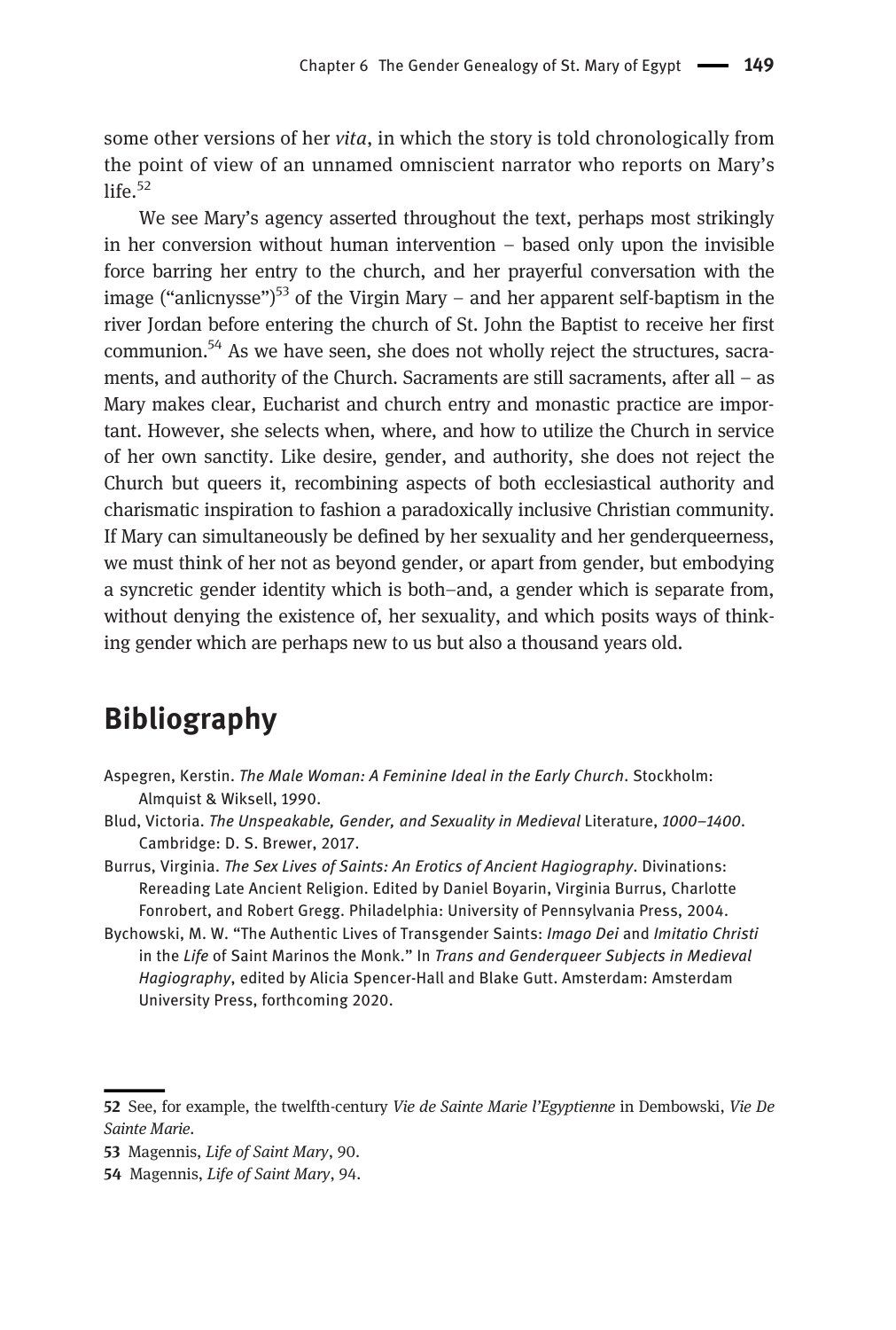- Bychowski, M. W. "Transgender Saints: The Imago Dei of St. Marinos the Monk." Things Transform (blog), August 19, 2016. [http://www.thingstransform.com/2016/08/transgen](http://www.thingstransform.com/2016/08/transgender-saints-imago-dei-of-st.html) [der-saints-imago-dei-of-st.html.](http://www.thingstransform.com/2016/08/transgender-saints-imago-dei-of-st.html)
- Bychowski, M. W. "Were there Transgender People in the Middle Ages?" The Public Medievalist (blog), November 1, 2018. [https://www.publicmedievalist.com/transgender](https://www.publicmedievalist.com/transgender-middle-ages/)[middle-ages/](https://www.publicmedievalist.com/transgender-middle-ages/).
- Cobb, L. Stephanie. Dying to Be Men: Gender and Language in Early Christian Martyr Texts. New York: Columbia University Press, 2008.
- Coon, Lynda L. Sacred Fictions: Holy Women and Hagiography in Late Antiquity. Philadelphia: University of Pennsylvania Press, 1997.
- Cotter-Lynch, Margaret. St. Perpetua Across the Middle Ages: Mother, Gladiator, Saint. New York: Palgrave Macmillan, 2016.
- Davis, Brian McGrath. "Apophatic Theology and Masculinities." CrossCurrents 61.4 (2011): 502–14.
- Dembowski, Peter F. La Vie De Sainte Marie L'égyptienne: Versions en ancien et en Moyen Français. Geneva: Droz, 1977.
- Dumitrescu, Irina. The Experience of Education in Anglo-Saxon Literature. New York: Cambridge University Press, 2018.
- Gudmarsdottir, Sigridur. "Feminist Theology and the Sensible Unsaying of Mysticism." In Apophatic Bodies: Negative Theology, Incarnation, and Relationality, edited by Chris Boesel and Catherine Keller, 283–75 (New York: Fordham University Press, 2009).
- Gutt, Blake. "Transgender Genealogy in Tristan de Nanteuil." Exemplaria 30.2 (2018): 129–46.
- Halberstam, J. In a Queer Time and Place: Transgender Bodies, Subcultural Lives. New York and London: New York University Press, 2005.
- Halberstam, J. Trans\*: A Quick and Quirky Account of Gender Variability. Oakland: University of California Press, 2018.
- Heron, Onnaca. "The Lioness in the Text: Mary of Egypt as Immasculated Female Saint." Quidditas 21 (2000): 23–44.
- Keller, Catherine. "The Apophasis of Gender: A Fourfold Unsaying of Feminist Theology." Journal of the American Academy of Religion 76.4 (December, 2008): 905–33.
- Lowerre, Sandra. The Cross-Dressing Female Saints in Wynkyn De Worde's 1495 Edition of the Vitas Patrum: A Study and Edition of the Lives of Saints Pelage, Maryne, Eufrosyne, Eugene, and Mary of Egypt. Bern: Peter Lang, 2006.
- Machado, Ana Maria. "Memory, Identity, and Women's Representation in the Portuguese Reception of Vitae Patrum: Winning a Name." In Reading Memory and Identity in the Texts of Medieval European Holy Women, edited by Margaret Cotter-Lynch and Brad Herzog, 135–64. New York: Palgrave Macmillan, 2012.
- Magennis, Hugh. The Old English Life of Saint Mary of Egypt. Exeter: University of Exeter Press, 2002.
- McNamara, Jo Ann. "Chastity as a Third Gender in the History and Hagiography of Gregory of Tours." In The World of Gregory of Tours, edited by Kathleen Mitchell and Ian Wood, 199–209. Leiden: Brill, 2002.
- Medieval Feminist Forum: A Journal of Gender and Sexuality. Guest editors M. W. Bychowski and Dorothy Kim. 55.1 (October, 2019).
- Miller, Paticia Cox. "Is There a Harlot in This Text? Hagiography and the Grotesque." Journal of Medieval and Early Modern Studies 33.3 (Fall, 2003): 419–35.